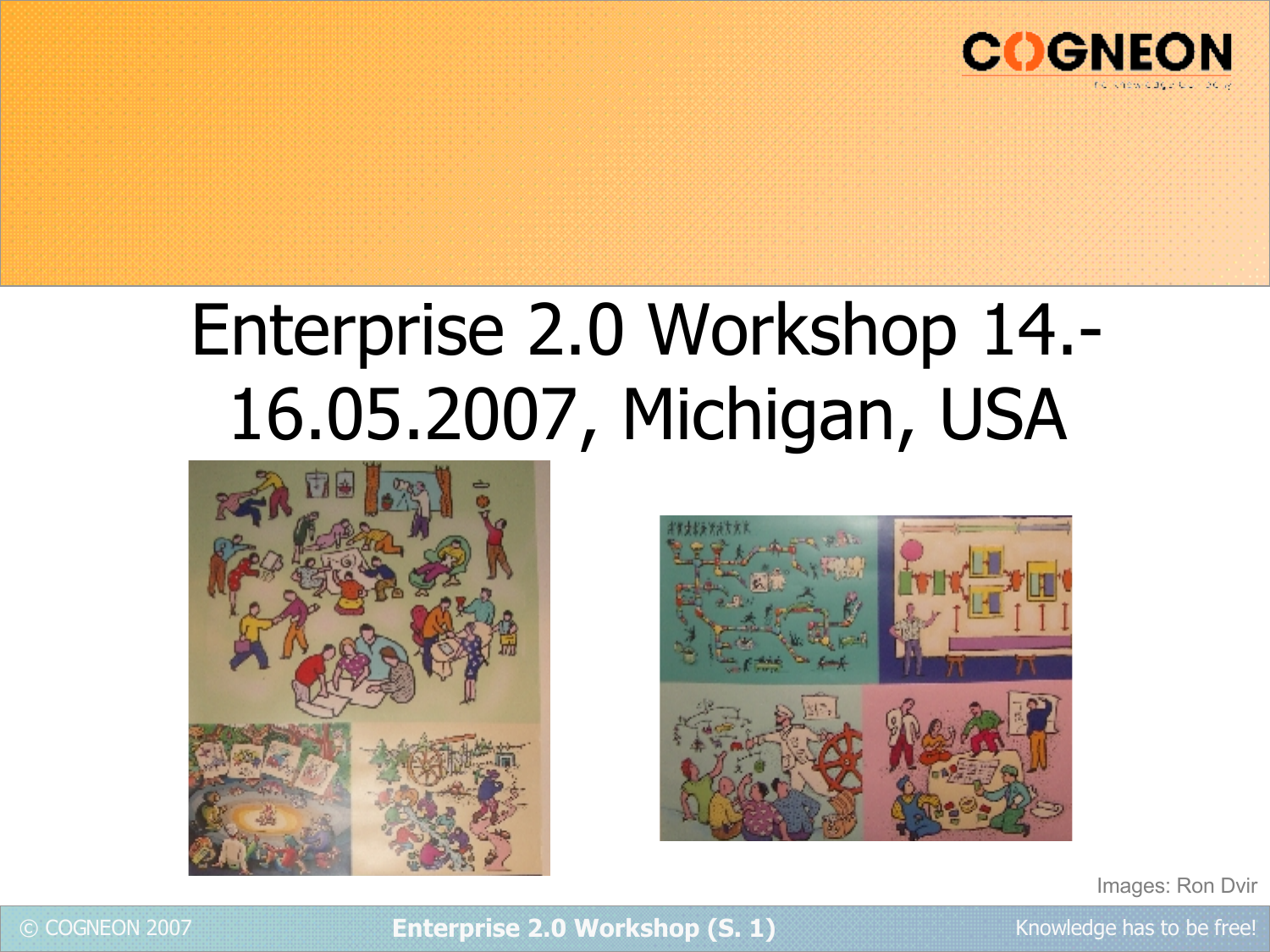



- **Knowledge Management Basics**
- IT-Infrastructur in a KM-Context
- $-1.0$  vs. 2.0
- Web 2.0 Tools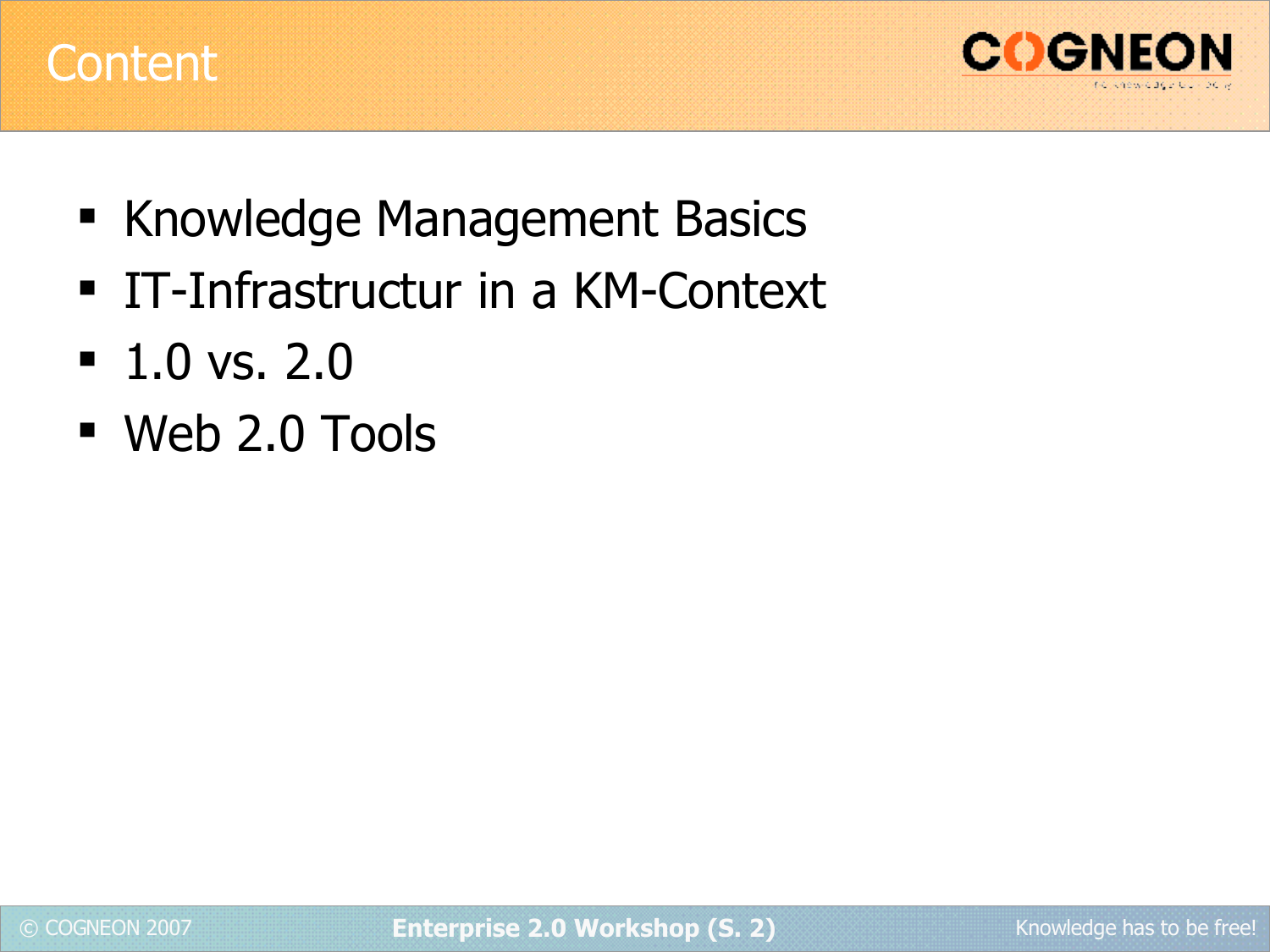

# Knowledge Management **Basics**

© COGNEON 2007 **Enterprise 2.0 Workshop (S. 3)** Knowledge has to be free!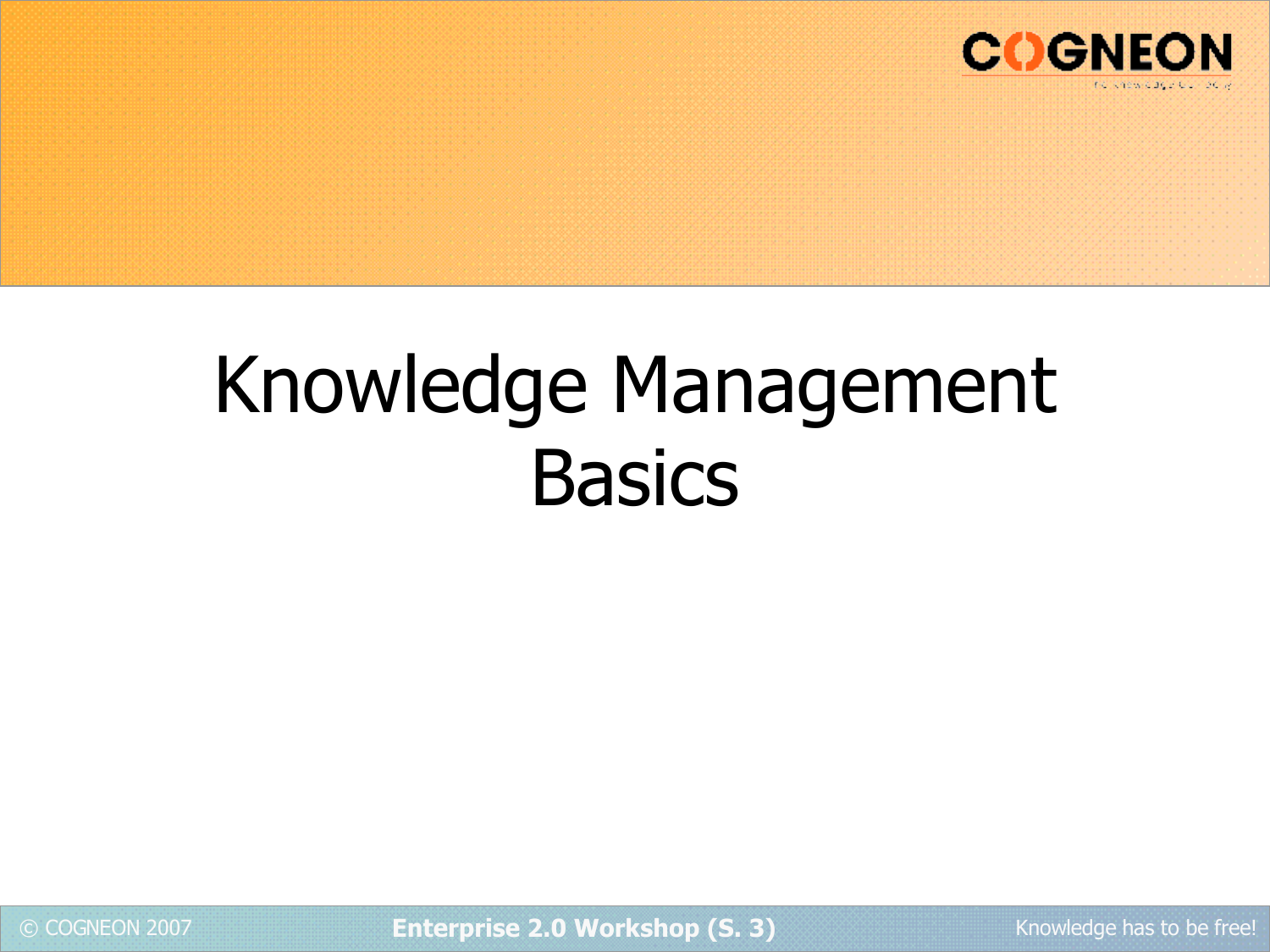

Canadian Institute of Knowledge Management: **"Knowledge management is knowledgeenabling business management."**

Cogneon: **"The goal of knowledge management is to transform an organization into a learning organization."**

David A. Garvin (in HBR on KM): **"A learning organization is an organization skilled at creating, acquiring and transferring knowledge and at modifying its behavior to reflect new knowledge and insights."**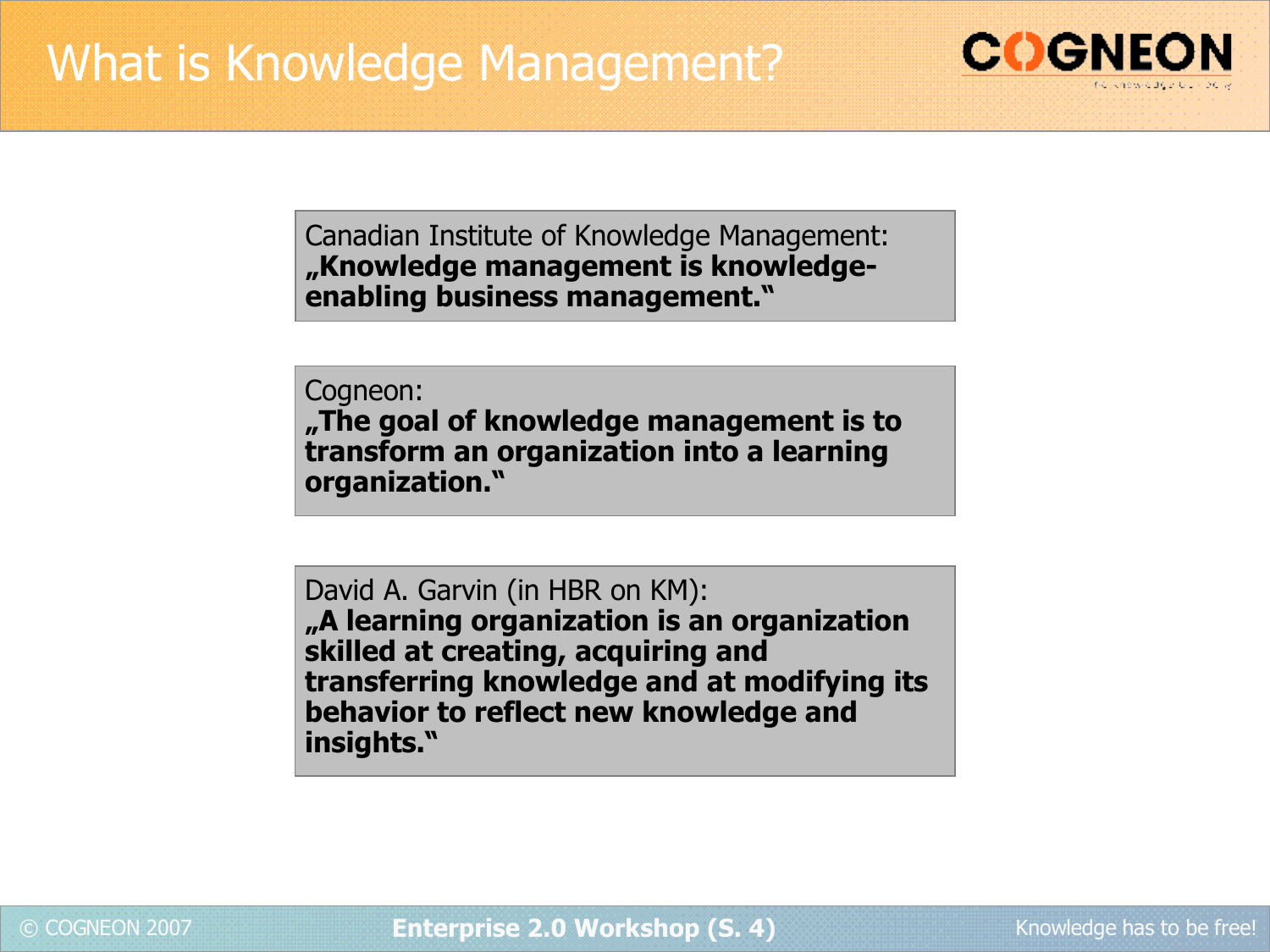

### A knowledge management system

- Is NOT an IT-System
- **Should translate the organizations strategy into a** knowledge strategy and individual knowledge goals
- Should enable a knowledge-oriented culture
- Should define explicit KM-roles and K-Processes
- Should be process-oriented
- Should be people-focussed
- Should integrate related disciplines like human resource management, quality management, process management, information management, training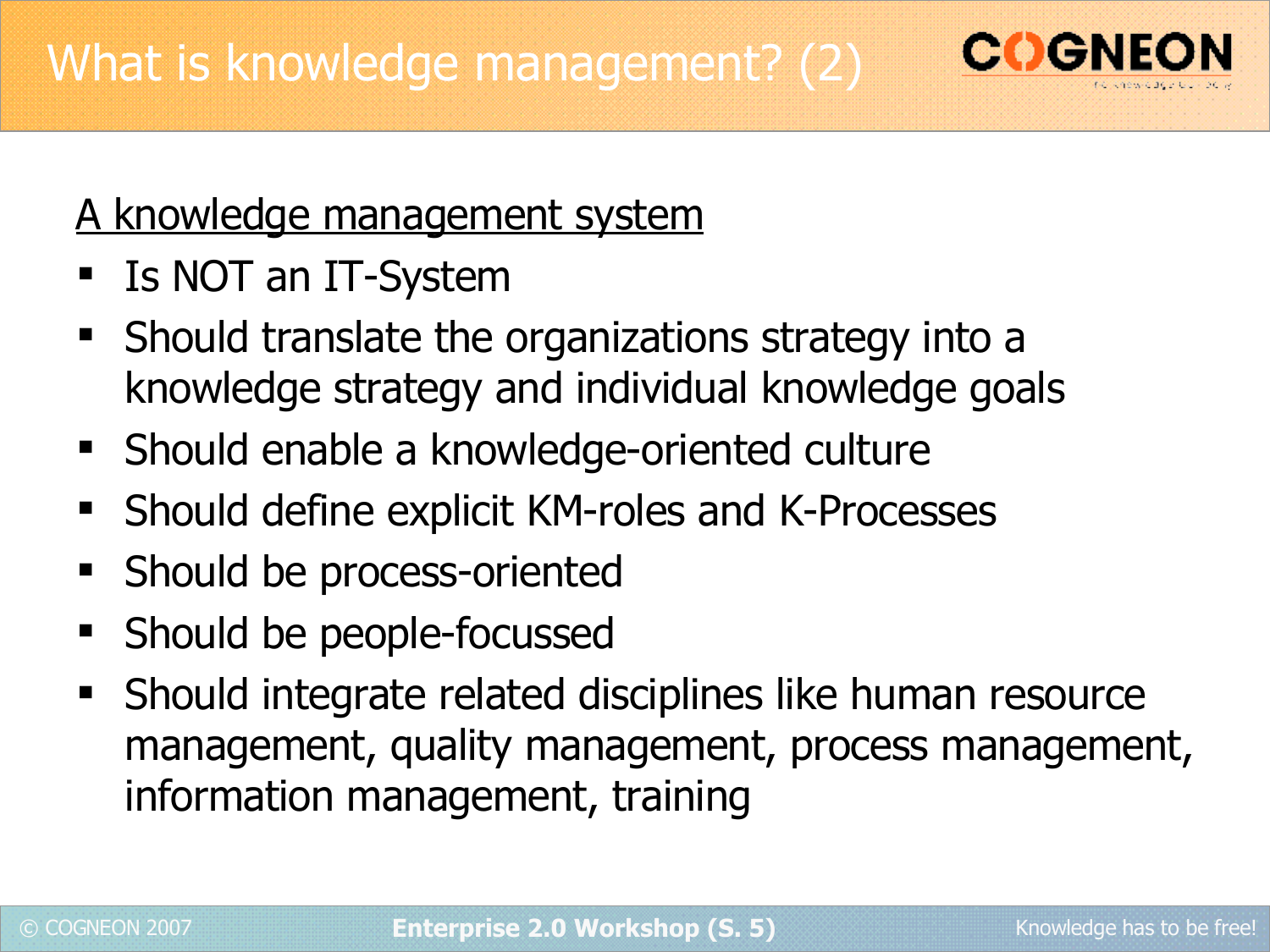



### © COGNEON 2007 **Enterprise 2.0 Workshop (S. 6)** Knowledge has to be free!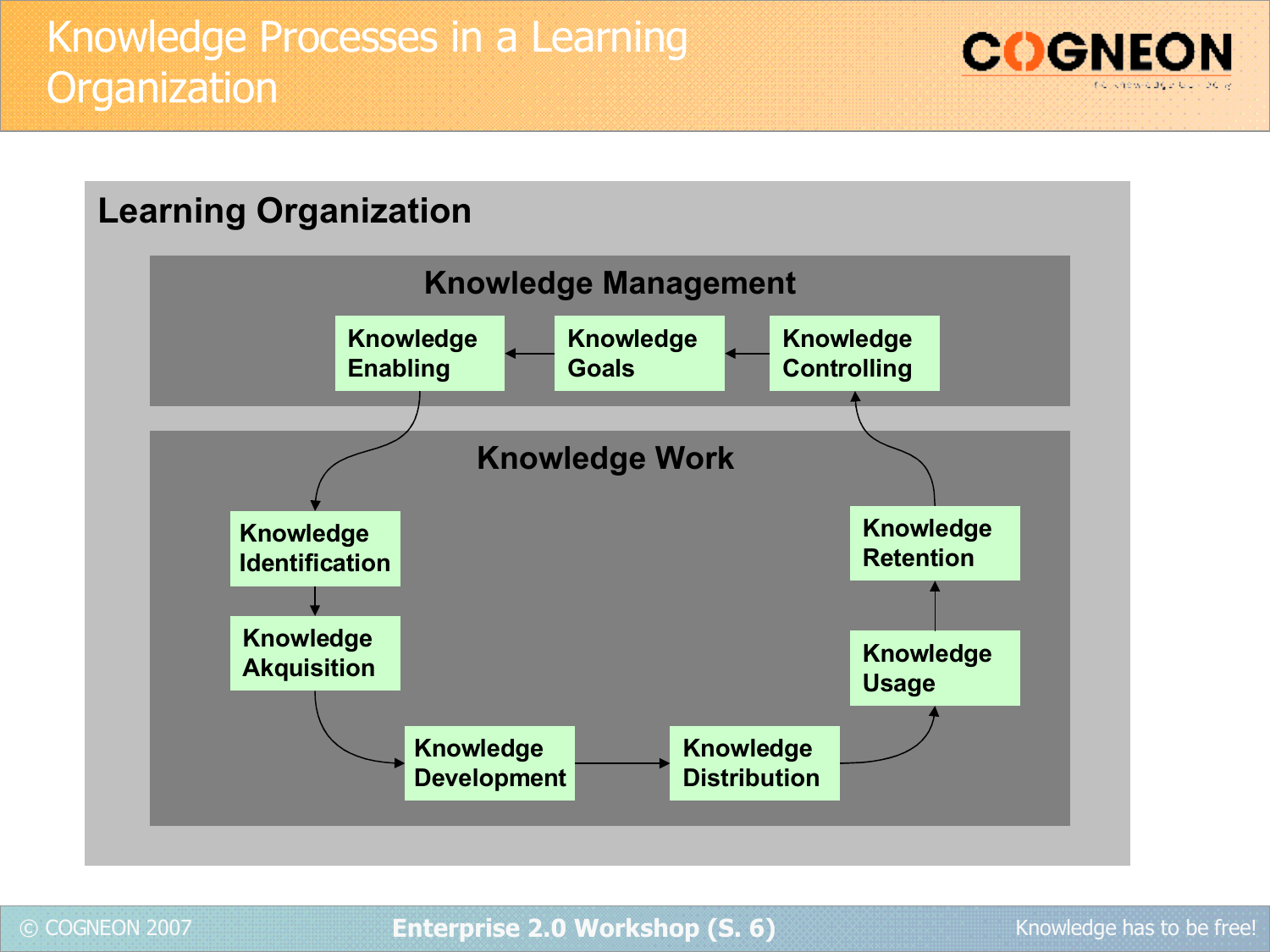



### © COGNEON 2007 **Enterprise 2.0 Workshop (S. 7)** Knowledge has to be free!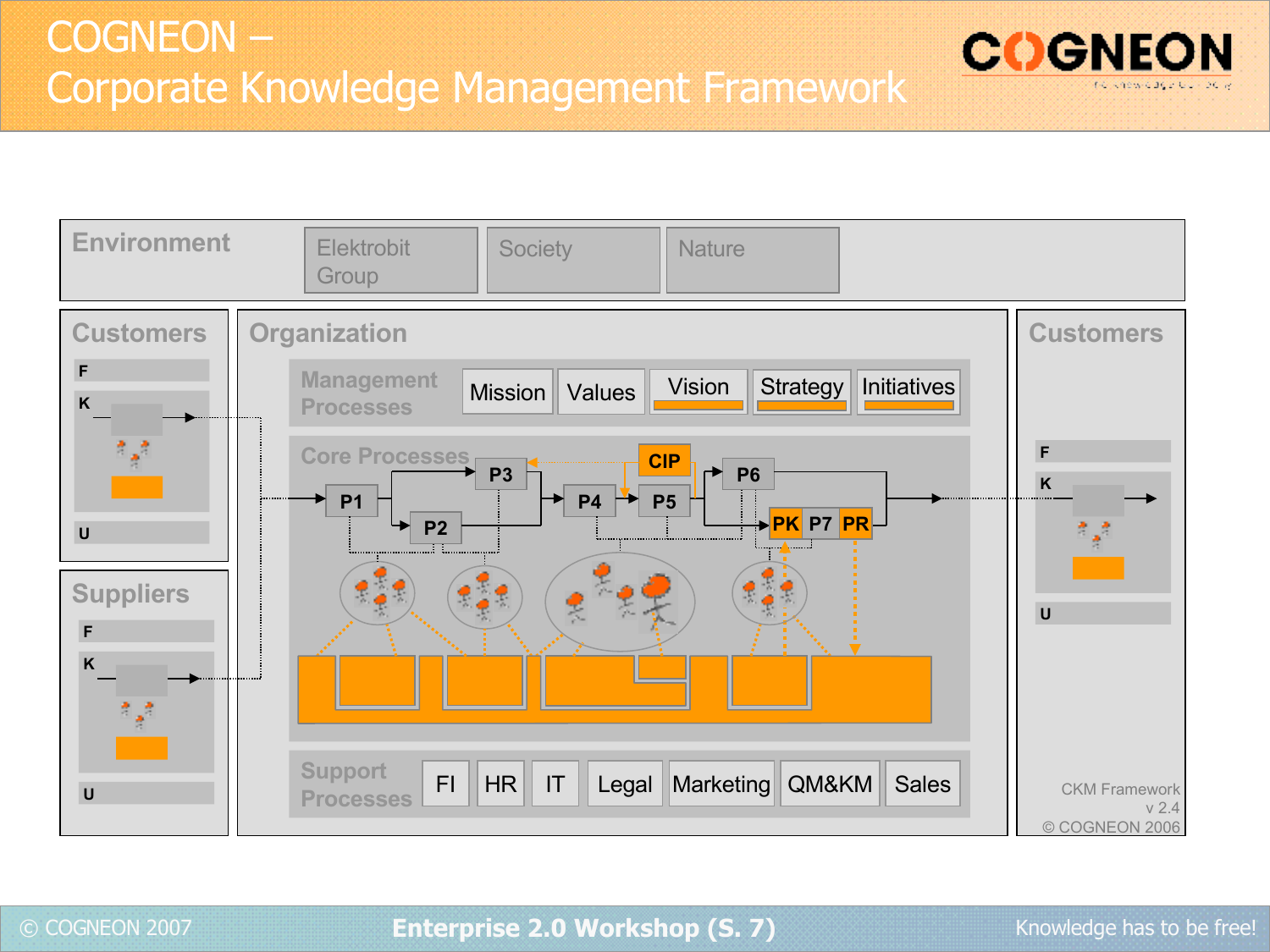

## IT-Infrastructur in a KM-**Context**



© COGNEON 2007 **Enterprise 2.0 Workshop (S. 8)** Knowledge has to be free!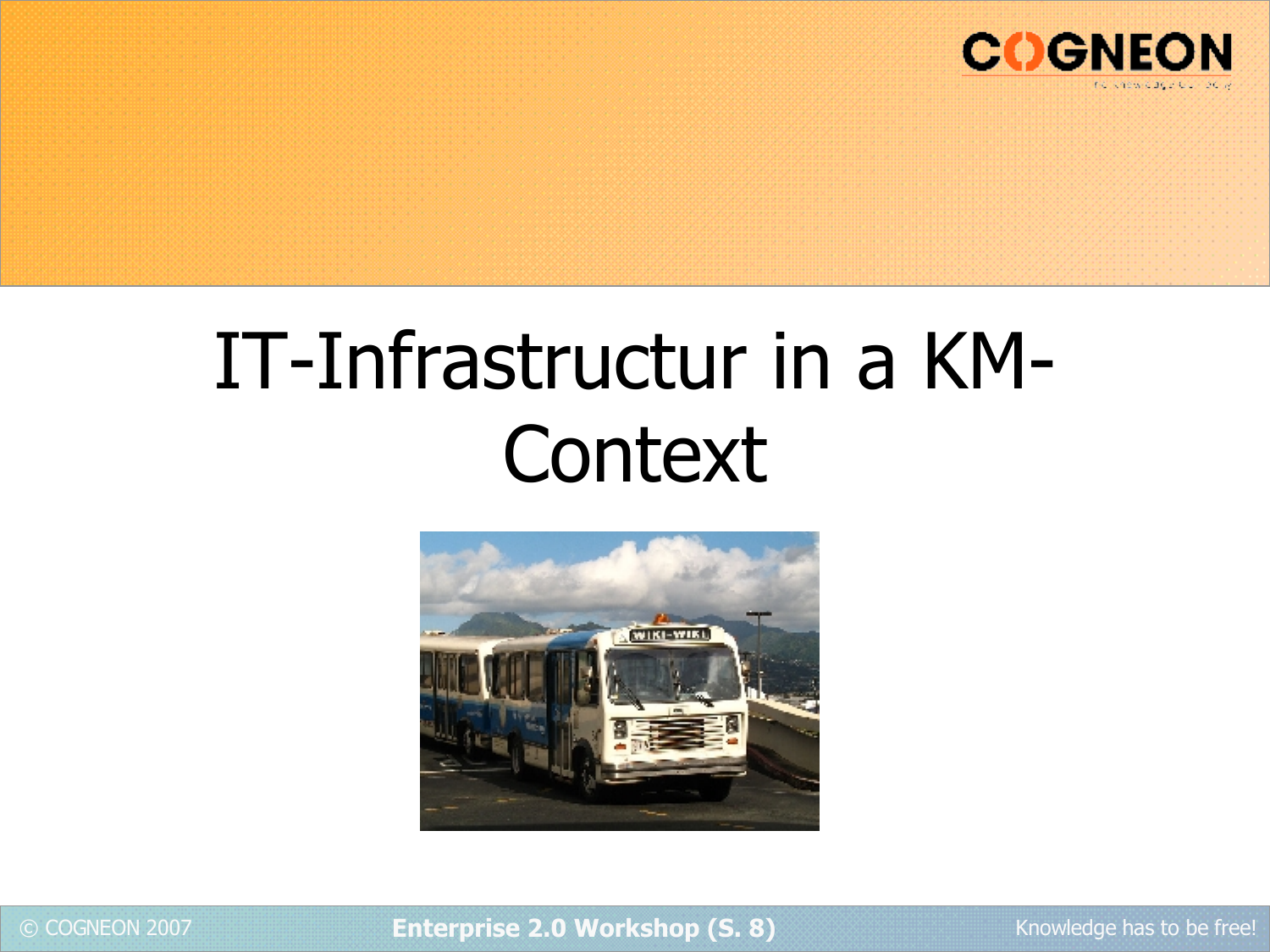## Model of an organization (ISO-9000-compatible)





© COGNEON 2007 **Enterprise 2.0 Workshop (S. 9)** Knowledge has to be free!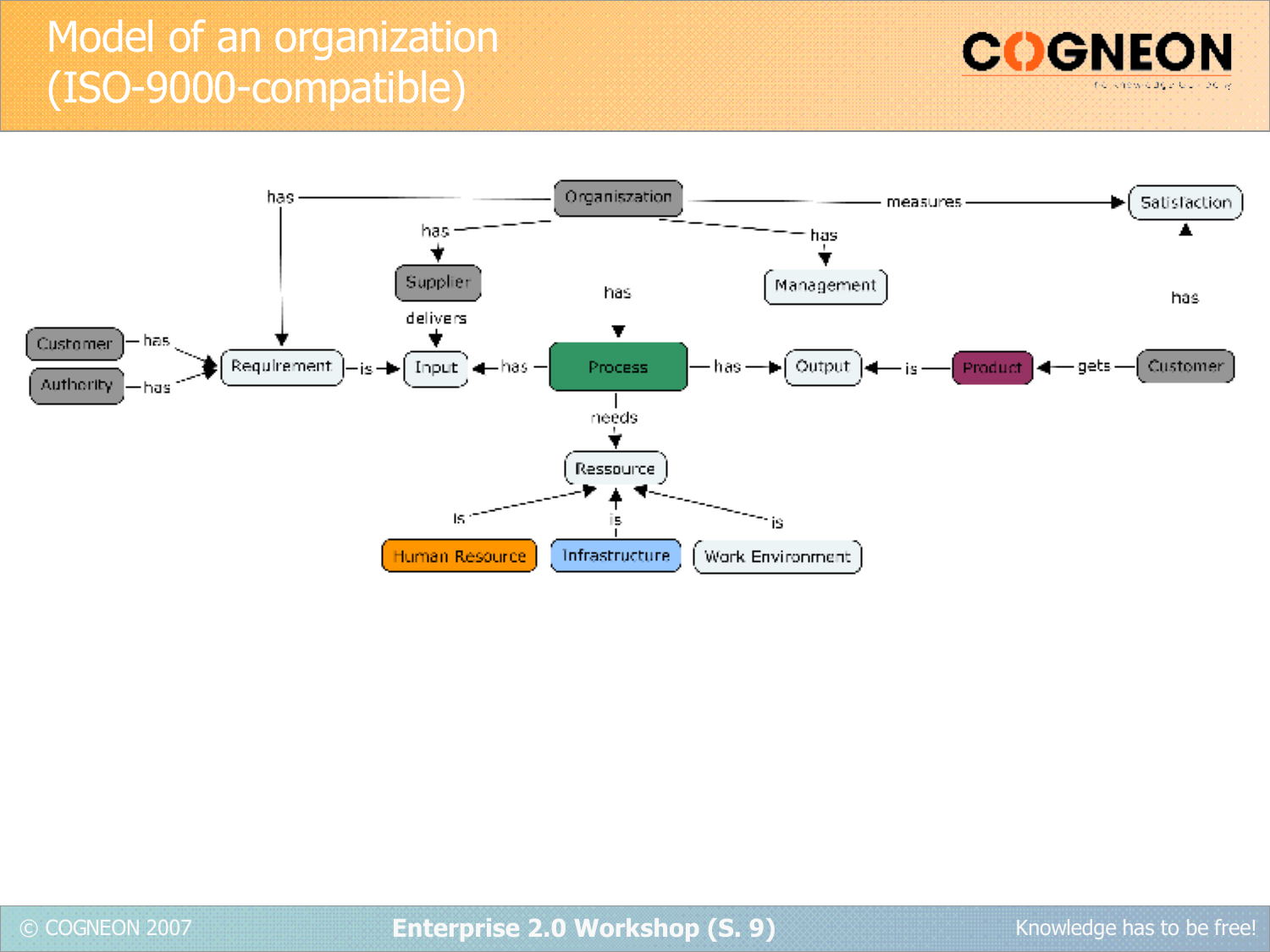## IT-Infrastructure 1.0 "monolithic systems"





© COGNEON 2007 **Enterprise 2.0 Workshop (S. 10)** Knowledge has to be free!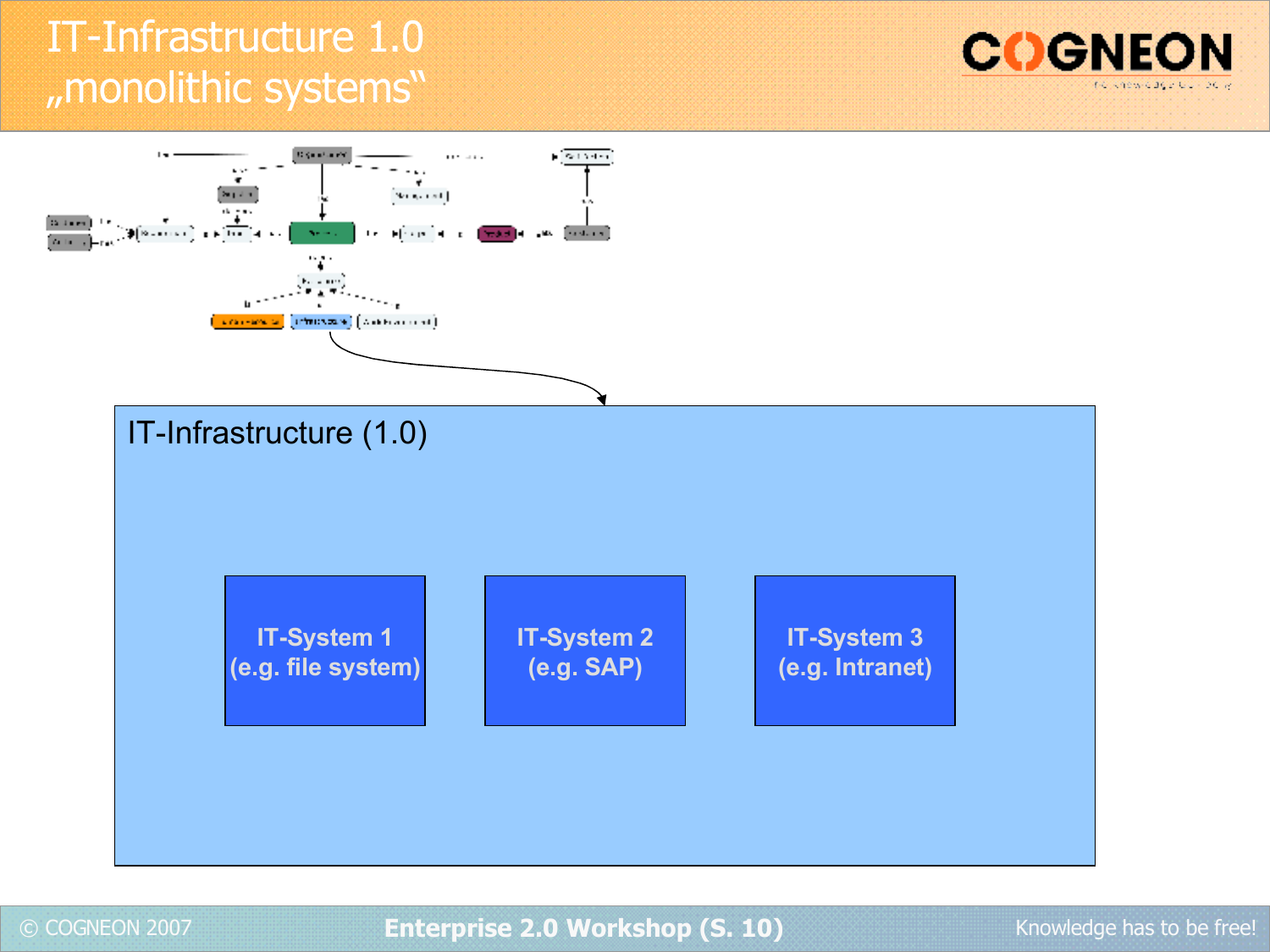## IT-Infrastructure 2.0 "small pieces loosley joined"





© COGNEON 2007 **Enterprise 2.0 Workshop (S. 11)** Knowledge has to be free!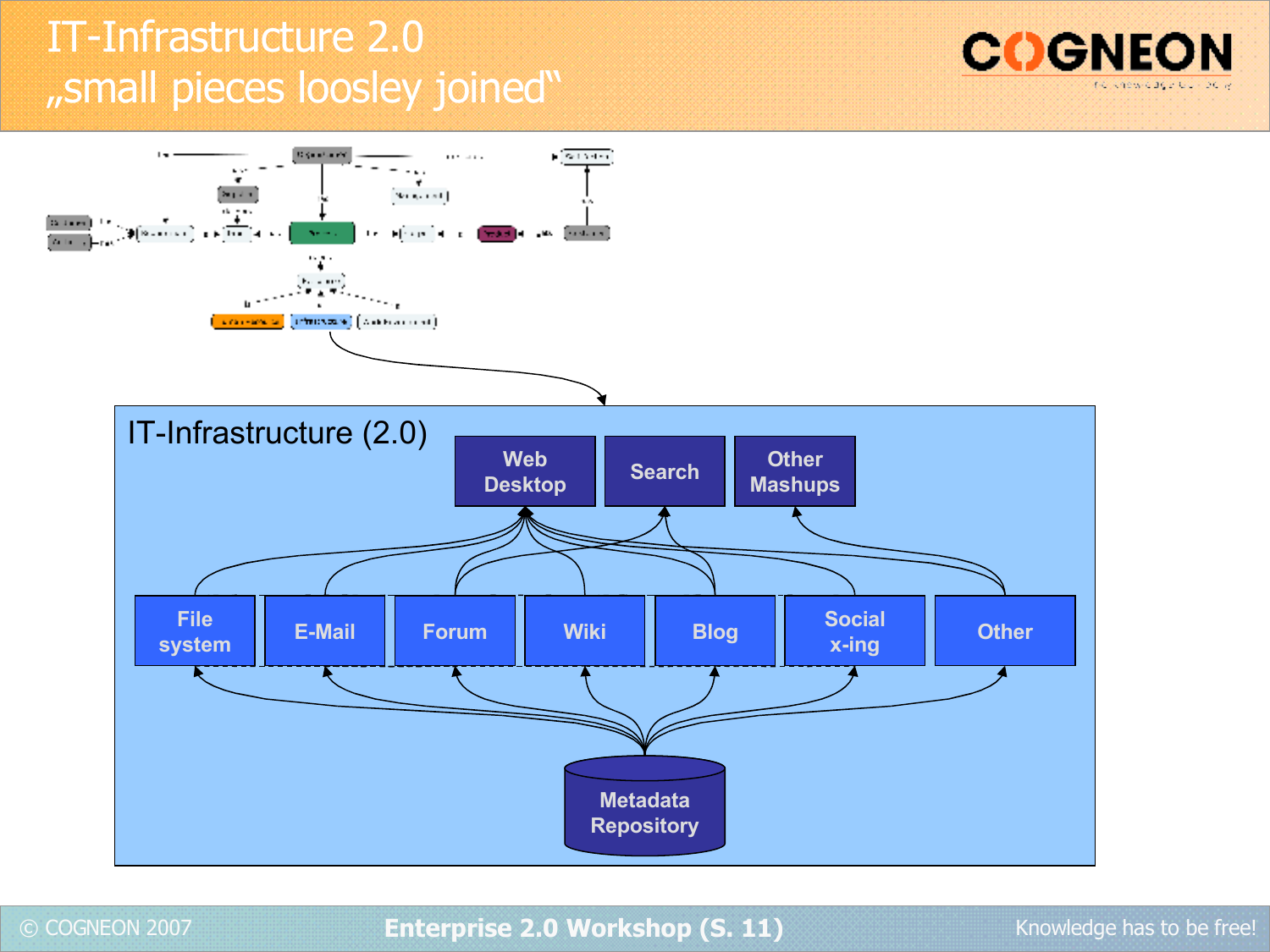

# 1.0 vs. 2.0

Principles of Enterprise 2.0

© COGNEON 2007 **Enterprise 2.0 Workshop (S. 12)** Knowledge has to be free!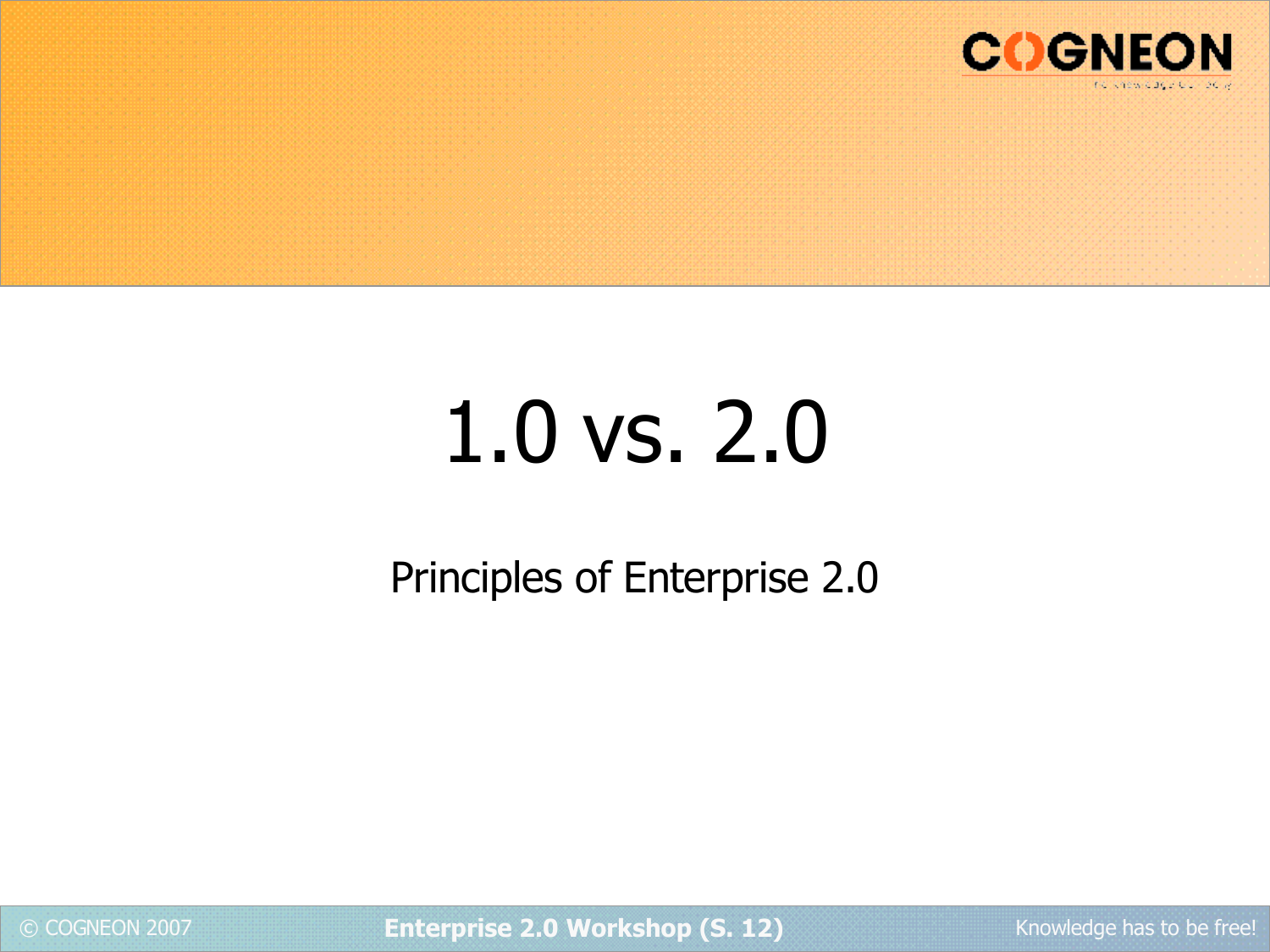## 1.0 vs. 2.0



| 1.0                       | 2.0                        |
|---------------------------|----------------------------|
| <b>Hierarchic</b>         | <b>Net</b>                 |
| Unidirectional            | <b>Bidirectional</b>       |
| Organizational units      | Social networks            |
| Funktion-oriented         | Process-oriented           |
| Command & deliver         | Participation              |
| Control                   | <b>Trust and Autonomy</b>  |
| Own knowledge             | Share knowledge            |
| Company generated content | User generated content     |
| Content                   | Collaboration              |
| Read-only                 | Read/write/execute         |
| Monolithic systems        | Small pieces loosly joined |
| <b>Desktop</b>            | Web                        |
| CMS, E-Mail, Documents    | Weblogs, Wikis             |
| Taxonomy                  | Taxonomy, Folksonomy       |
| Default: no access        | Default: access            |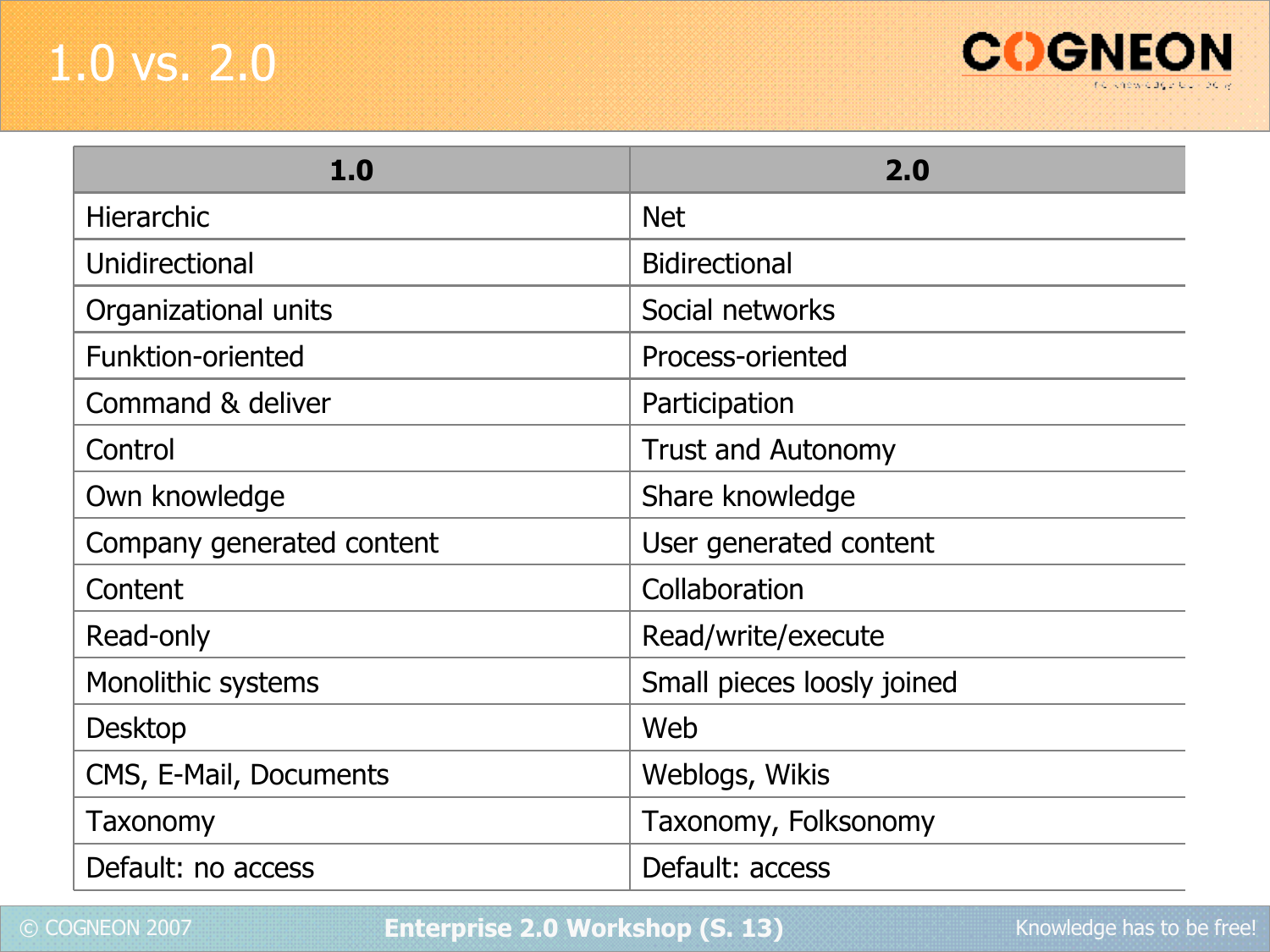## 1.0 vs. 2.0



| 1.0                                                 | 2.0                        |
|-----------------------------------------------------|----------------------------|
| <b>Hierarchic</b>                                   | <b>Net</b>                 |
| Unidirectional                                      | <b>Bidirectional</b>       |
| <b>Organizational units</b>                         | Social networks            |
| <b>Funktion-oriented</b>                            | <b>Social System</b>       |
| <b>Command &amp; deliver</b>                        |                            |
| Control                                             | <b>Trust and Autonomy</b>  |
| Own knowledge                                       | Share knowledge            |
| Company generated content                           | User generated content     |
| Content                                             | Collaboration              |
| <b>Read-only</b>                                    | Read/write/execute         |
| <b>Monolithic systems</b>                           | Small pieces loosly joined |
| Technical <sup>&amp;</sup> System<br><b>Desktop</b> |                            |
| CMS, E-Mail, Documents                              | Weblogs, Wikis             |
| <b>Taxonomy</b>                                     | Taxonomy, Folksonomy       |
| Default: no access                                  | Default: access            |

© COGNEON 2007 **Enterprise 2.0 Workshop (S. 14)** Knowledge has to be free!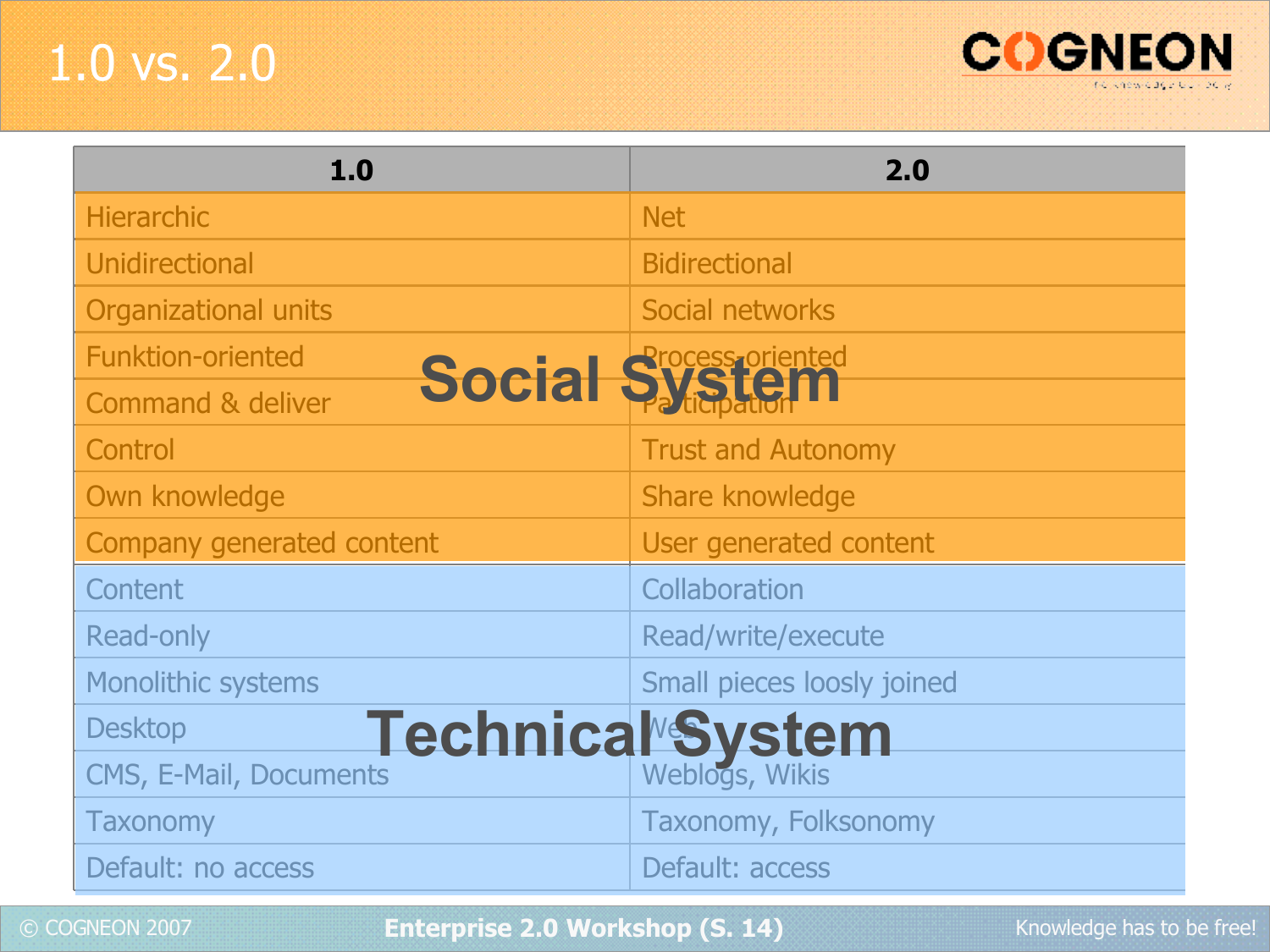

# Web 2.0 Tools

© COGNEON 2007 **Enterprise 2.0 Workshop (S. 15)** Knowledge has to be free!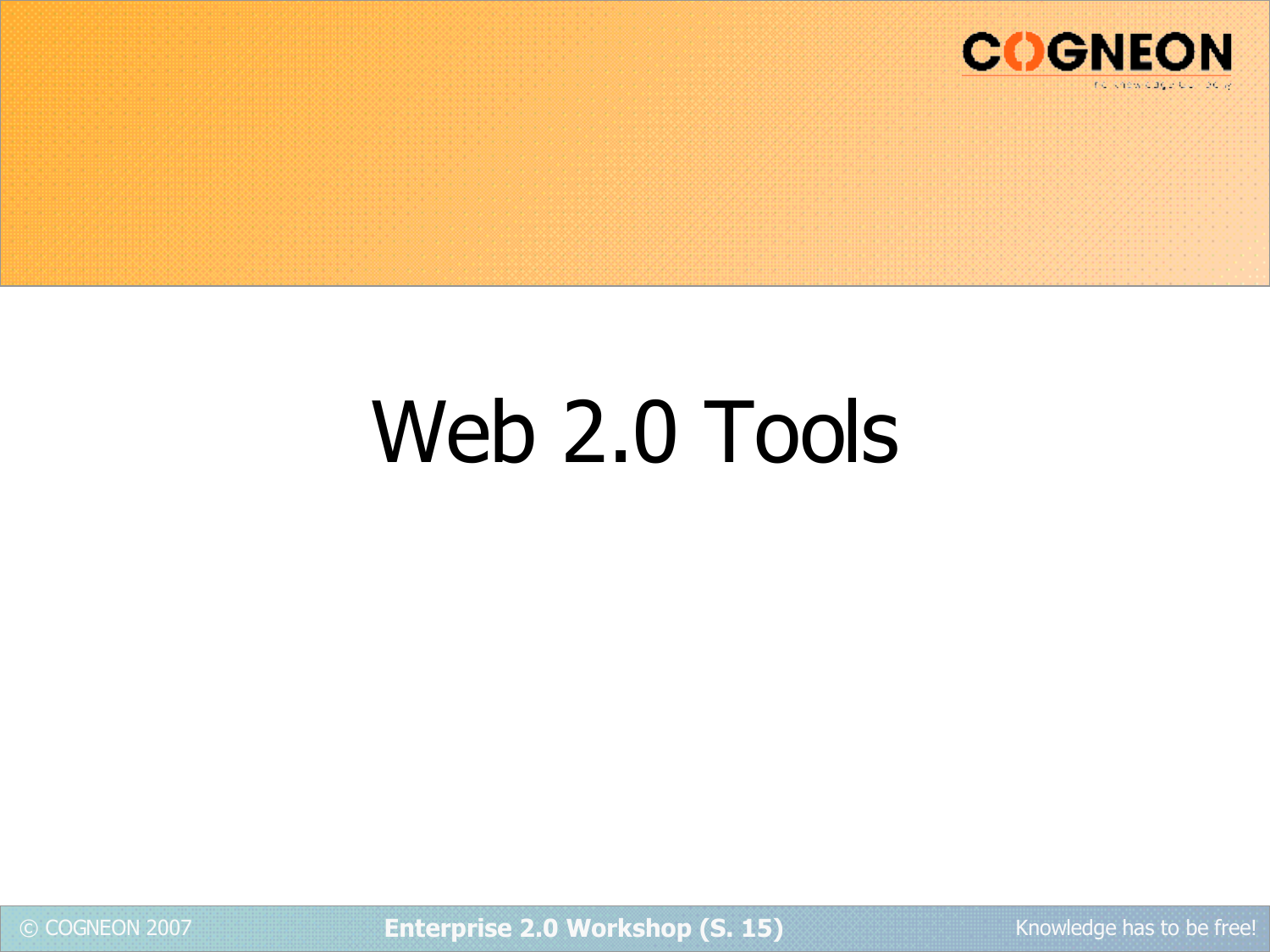

# Tool: Wiki

Example: Wikipedia

© COGNEON 2007 **Enterprise 2.0 Workshop (S. 16)** Knowledge has to be free!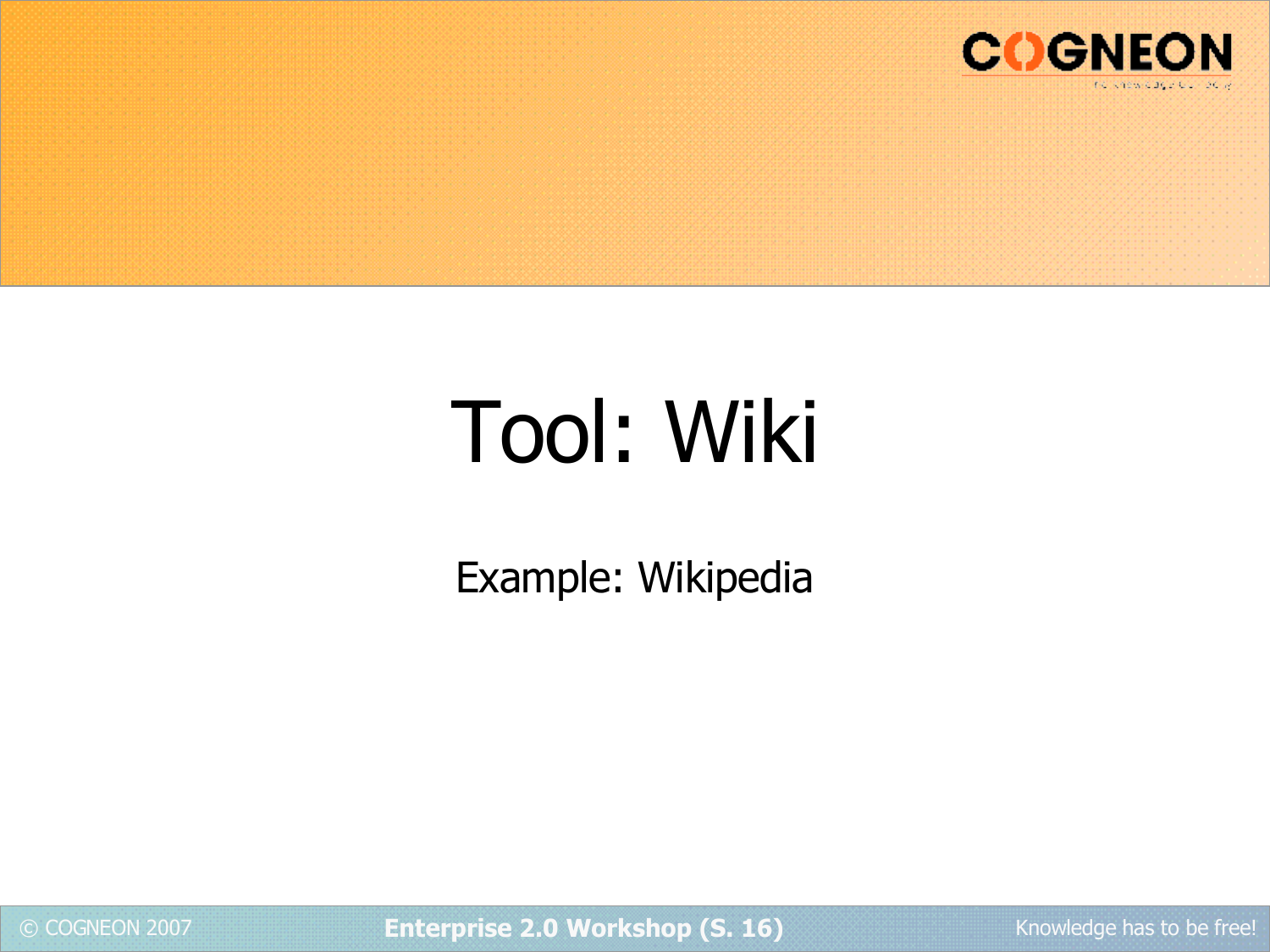

### © COGNEON 2007 **Enterprise 2.0 Workshop (S. 17)** Knowledge has to be free!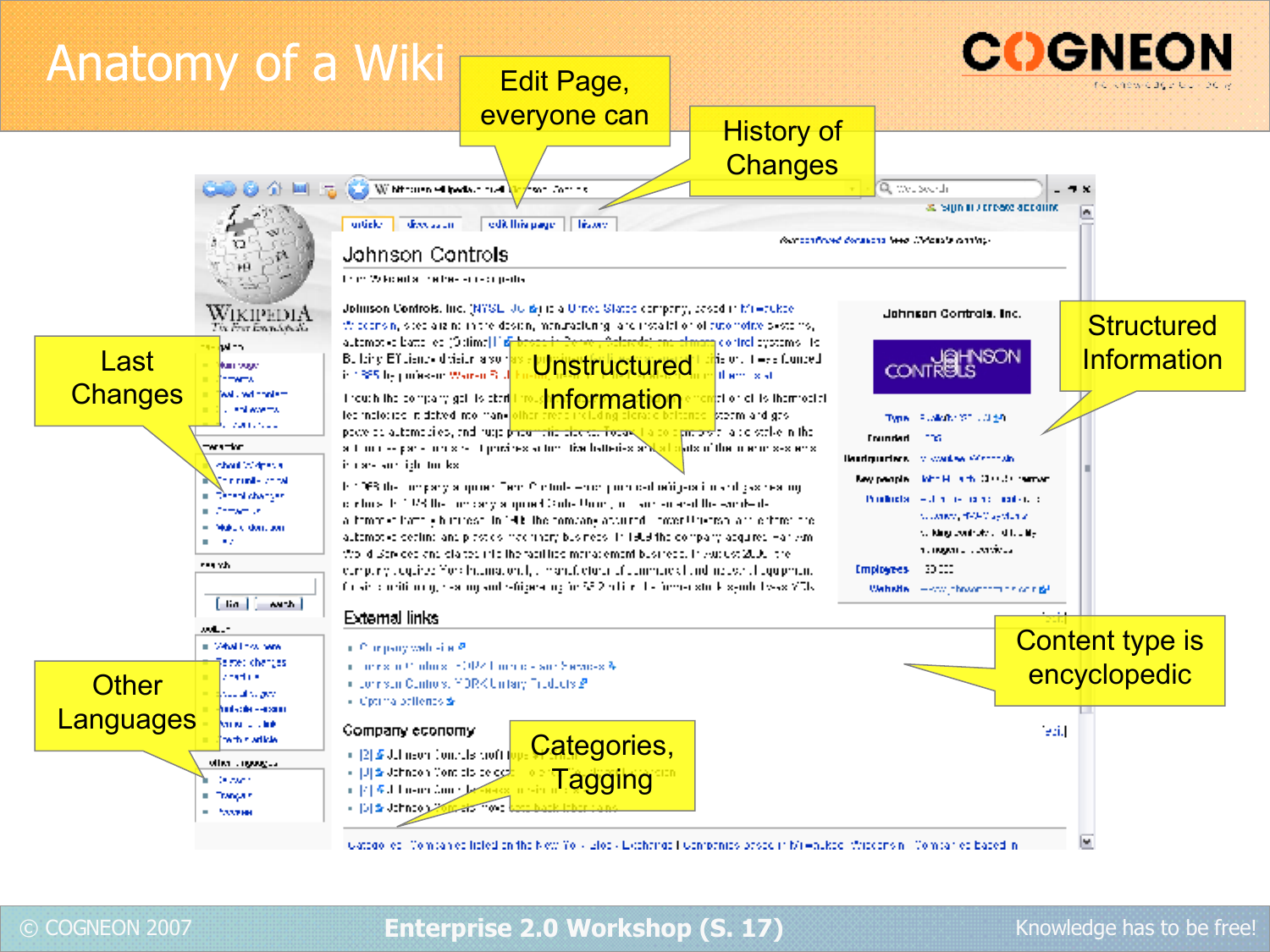

# Tool: Weblog

Example: e-konsult

© COGNEON 2007 **Enterprise 2.0 Workshop (S. 18)** Knowledge has to be free!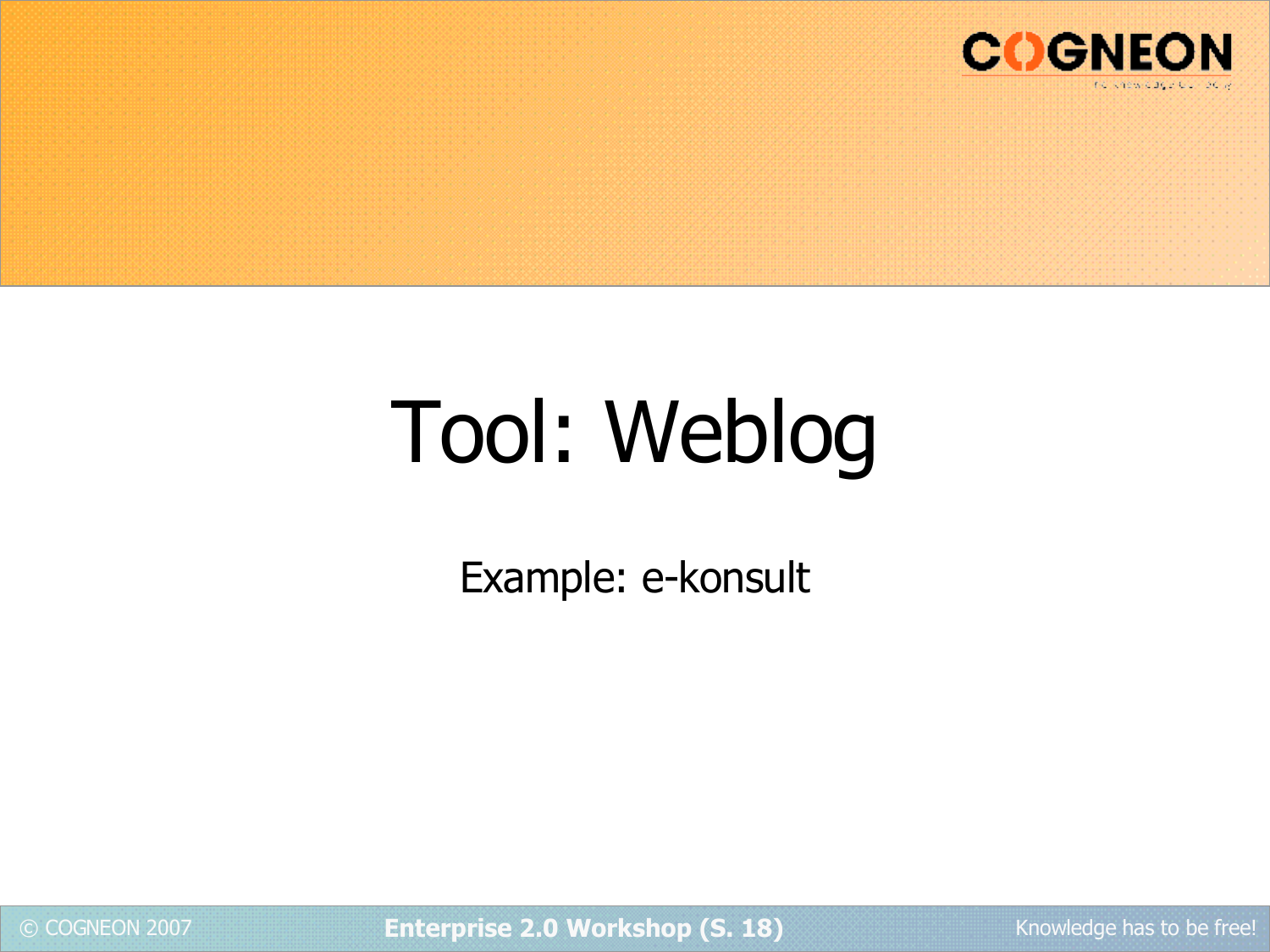## Anatomy of a Weblog





### © COGNEON 2007 **Enterprise 2.0 Workshop (S. 19)** Knowledge has to be free!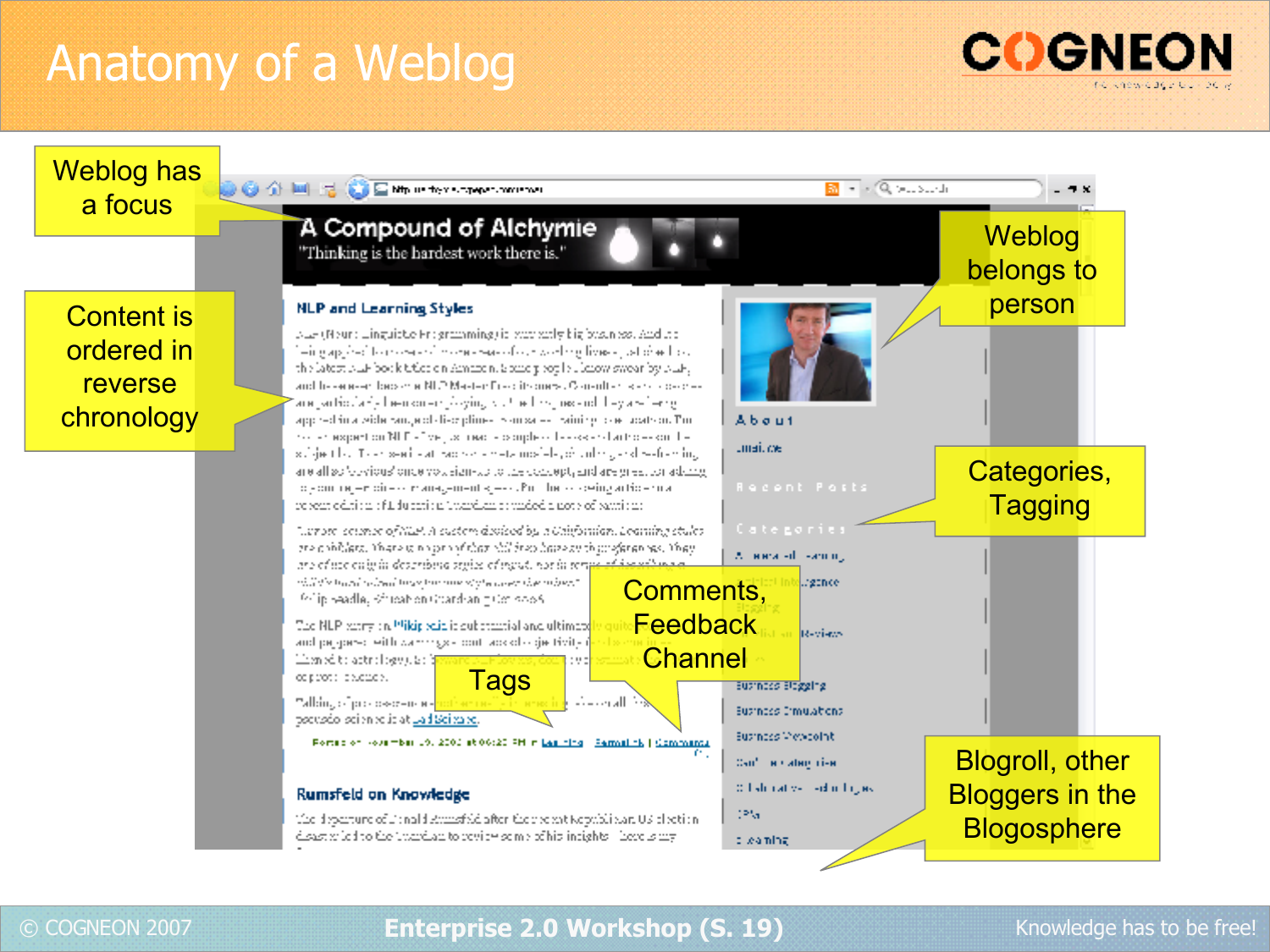

# Tool: Forum

## Example: Xing Forum Knowledge Management

© COGNEON 2007 **Enterprise 2.0 Workshop (S. 20)** Knowledge has to be free!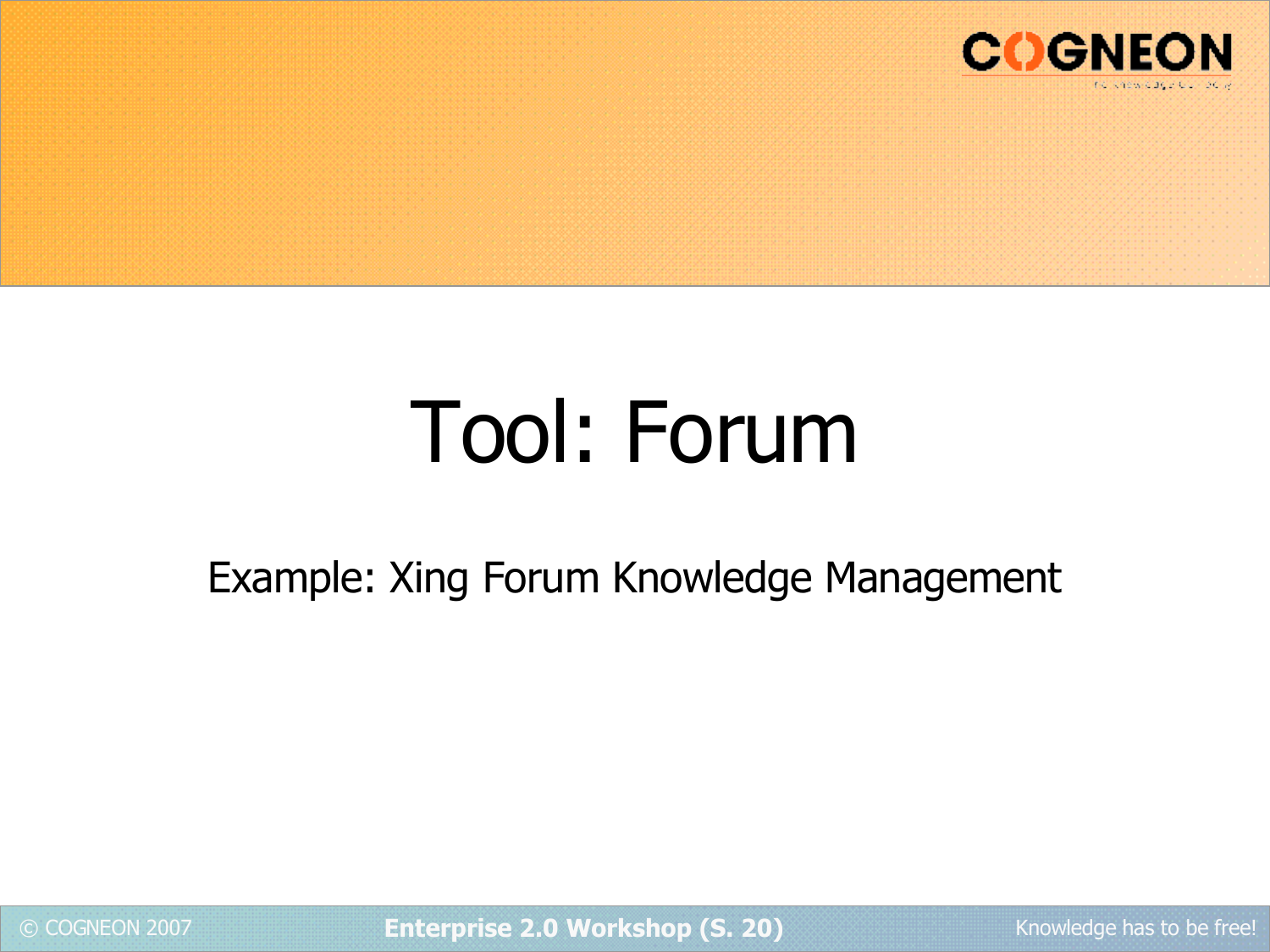## Anatomy of a Forum



|                     | AC Mino Chessuary conferents, who is the momental and                                                          |                                                               |                       | 直 · 《Q >  s di                                                          | - 7 X             |
|---------------------|----------------------------------------------------------------------------------------------------------------|---------------------------------------------------------------|-----------------------|-------------------------------------------------------------------------|-------------------|
| <b>Forum</b>        |                                                                                                                |                                                               |                       | Legech Contact   Halp   Constants   About as   Lenguage 関係   回          |                   |
| belongs to          | <b>XING</b> <sup>2</sup>                                                                                       | 19, 99 members chiling<br>Sana Ara                            |                       | Search Daniel Communication determined<br>Commet Scool   Prince average | Find.             |
| topic               | <b>H</b> Stern<br>Members<br>Messages<br>ACCEESS ECO-                                                          | Events<br>Groups                                              | them univer d         |                                                                         |                   |
|                     |                                                                                                                | My Groups - Premium Storps - Srcipe - Babscriptions           |                       |                                                                         |                   |
|                     | Totals, . Numerledge Management . Honority<br>Forum "Knowledge Management Benchmarking - Wer aind die Beaten?" |                                                               |                       |                                                                         |                   |
|                     |                                                                                                                |                                                               |                       |                                                                         | <b>Content is</b> |
|                     | Roughland #<br><b>TIMBRO</b><br>Figure : Re-Tix<br>K Ahmilte group                                             |                                                               |                       |                                                                         | ordered in        |
|                     | <sup>20</sup> Bearch this forum +                                                                              |                                                               |                       |                                                                         | reverse           |
|                     |                                                                                                                | Search                                                        |                       |                                                                         |                   |
| <b>Content type</b> | issuit impulse $\otimes$ issuit cand-x $\otimes$ by stock-<br><b>Article tel: Articles 1.20 unit of 40</b>     |                                                               |                       |                                                                         | chronology        |
| is Q&A              | $k \in \mathbb{C}$ orinus : $\ \cdot\  \leq k \leq k$                                                          | (in eq. Luete of the first article [19]                       |                       | <b>Successfullne Lium</b>                                               |                   |
|                     |                                                                                                                |                                                               |                       |                                                                         |                   |
|                     | <mark>Subject (La rguago: Gleiman)</mark> .<br><b>Author</b>                                                   |                                                               | <b>HHs</b><br>Premium | Comments<br>Lacesc article                                              |                   |
|                     | Auswahlurozess fiir ein Search Tool bzw. KM Tool (03/28/3007,<br>11 fuldmail                                   | Aunctic Helle<br>Color Management Consuling<br>Guidh Store 40 | tu.                   | 04/27/2007, 4:31 cm9<br>Madrash-silar<br>в.                             |                   |
|                     | ignorancen simi die komplexeren Wissensmanager :0307/2007<br>of Light                                          | Franz Zuckriegi<br>vitesen wird  21 et uitenriele.            | $1: K_1$              | 03/07/2007, 0: 4 cmP<br>. н<br>Than a Duckhey                           |                   |
|                     | Automotive lausaledge vada 2.0 (01:31:2002, 2.20 por).                                                         | Christian School en<br>Automotive King-Hedgio (>mb-           | $\cdot$ 2             | 0.                                                                      |                   |
|                     | Miller berter, geword it (10), 2020, 2, 92-1 prop.                                                             | Yükablu Muu im                                                | л.                    | IP 2502 IR (+ IF (ii)<br>я<br>The main King-S                           |                   |
|                     | Desktop Search (10) 0:3002, 8:29 pm)                                                                           | Tivamas Unverdarium<br>Continental automotive Systems.        | 10.<br>ġ.             | <b>U</b>                                                                |                   |
|                     | Heideling Search, bode ("TD"TC" L.K., TH, St")                                                                 | Thumas Dreamhober<br>Confinental automotive Systems           | 83<br>÷.              | 0.                                                                      | M                 |

### © COGNEON 2007 **Enterprise 2.0 Workshop (S. 21)** Knowledge has to be free!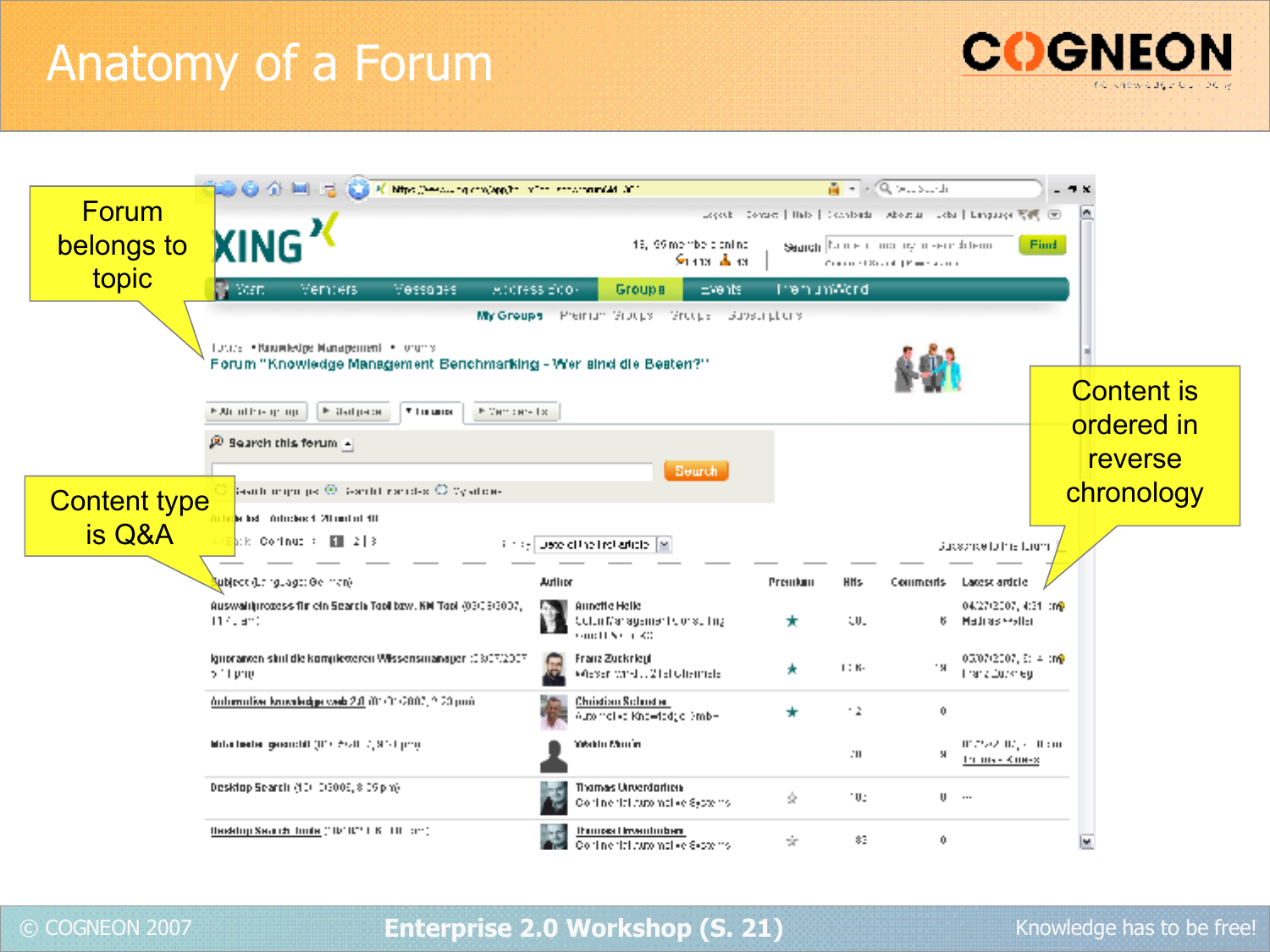

# Tool: Social Bookmarking

Example: del.icio.us

© COGNEON 2007 **Enterprise 2.0 Workshop (S. 22)** Knowledge has to be free!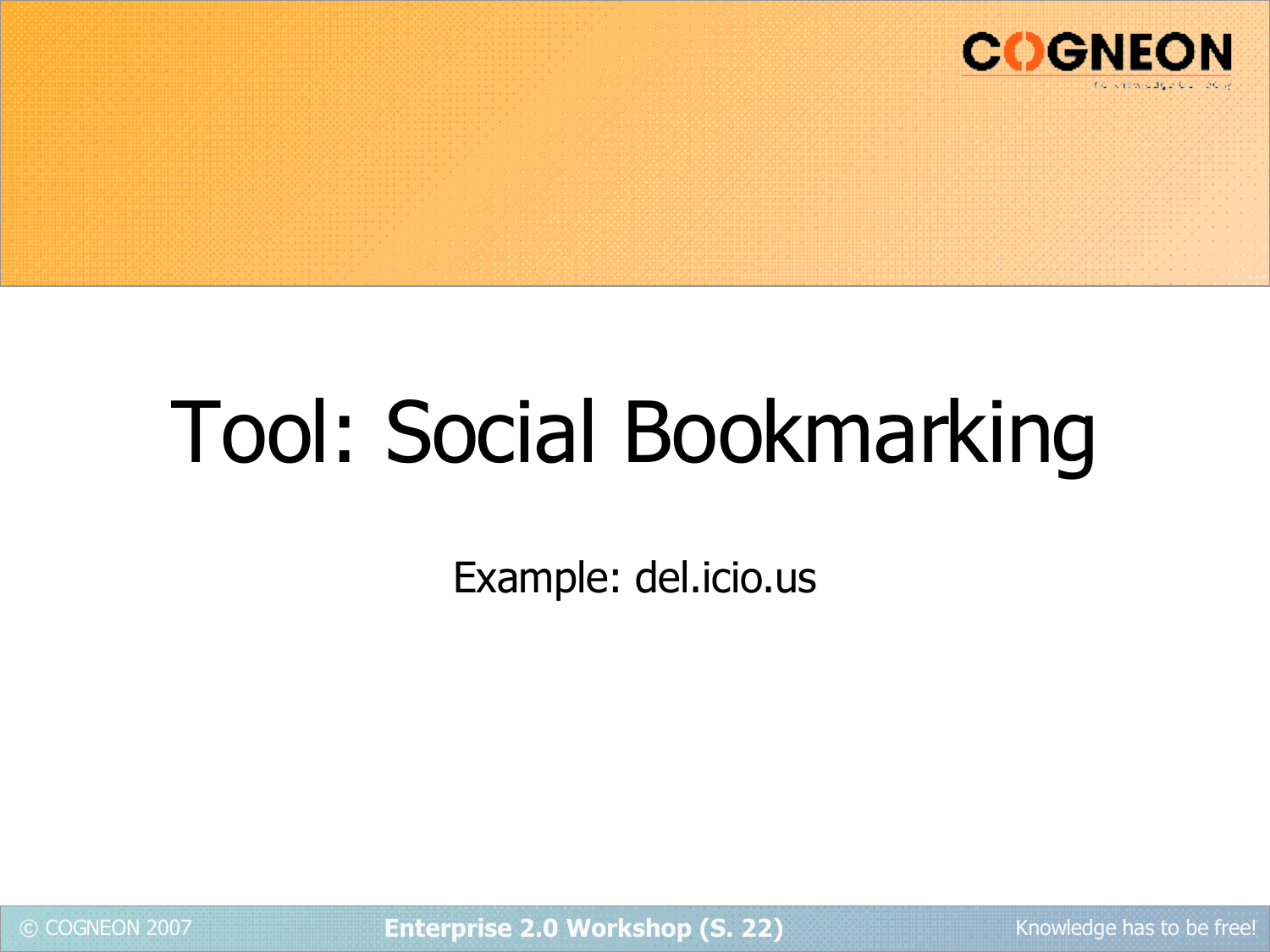## Anatomy of a Social Bookmarking Tool



© COGNEON 2007 **Enterprise 2.0 Workshop (S. 23)** Knowledge has to be free!

**COGNE**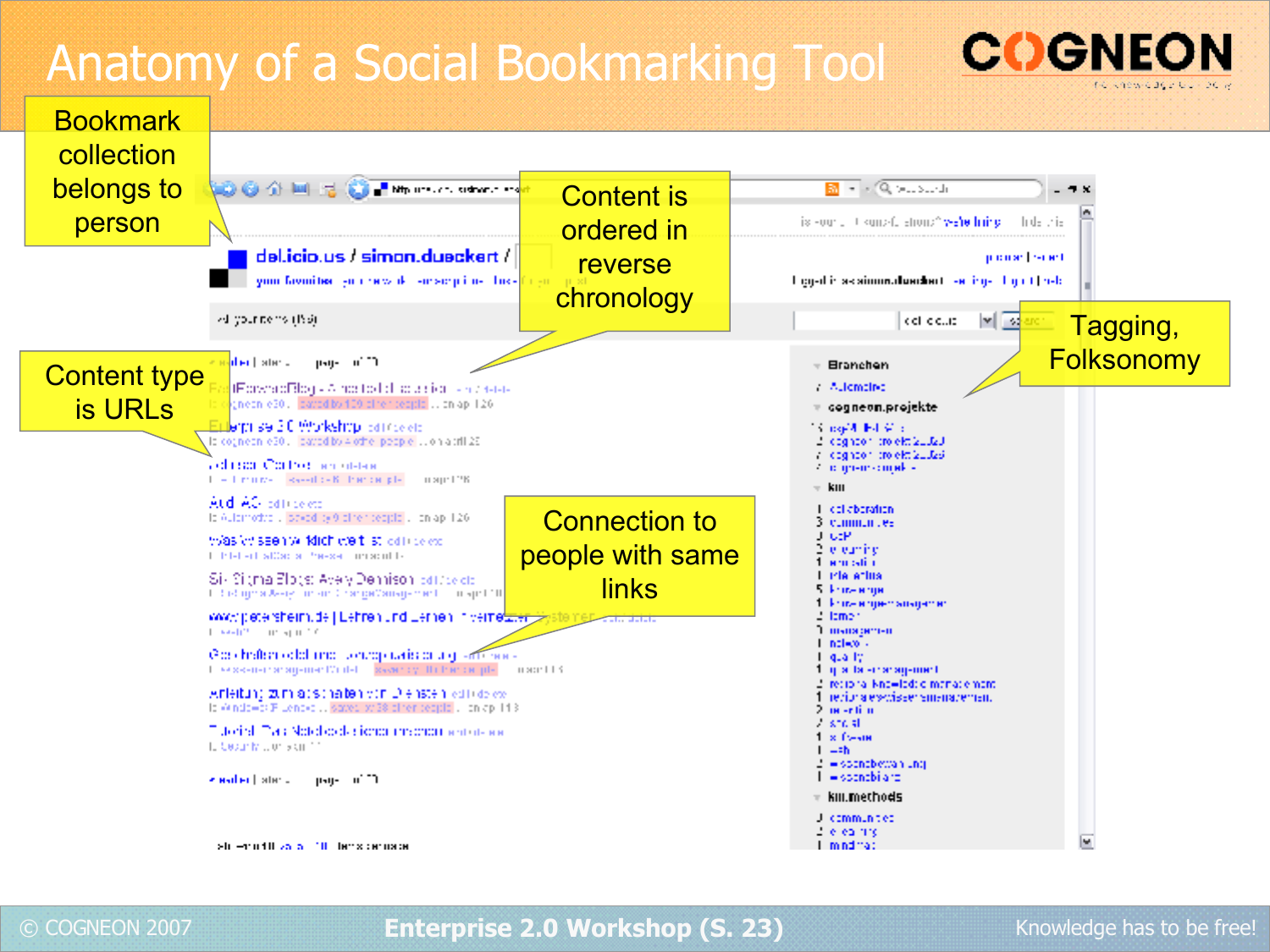

# Tool: Social Networking

Example: Xing

© COGNEON 2007 **Enterprise 2.0 Workshop (S. 24)** Knowledge has to be free!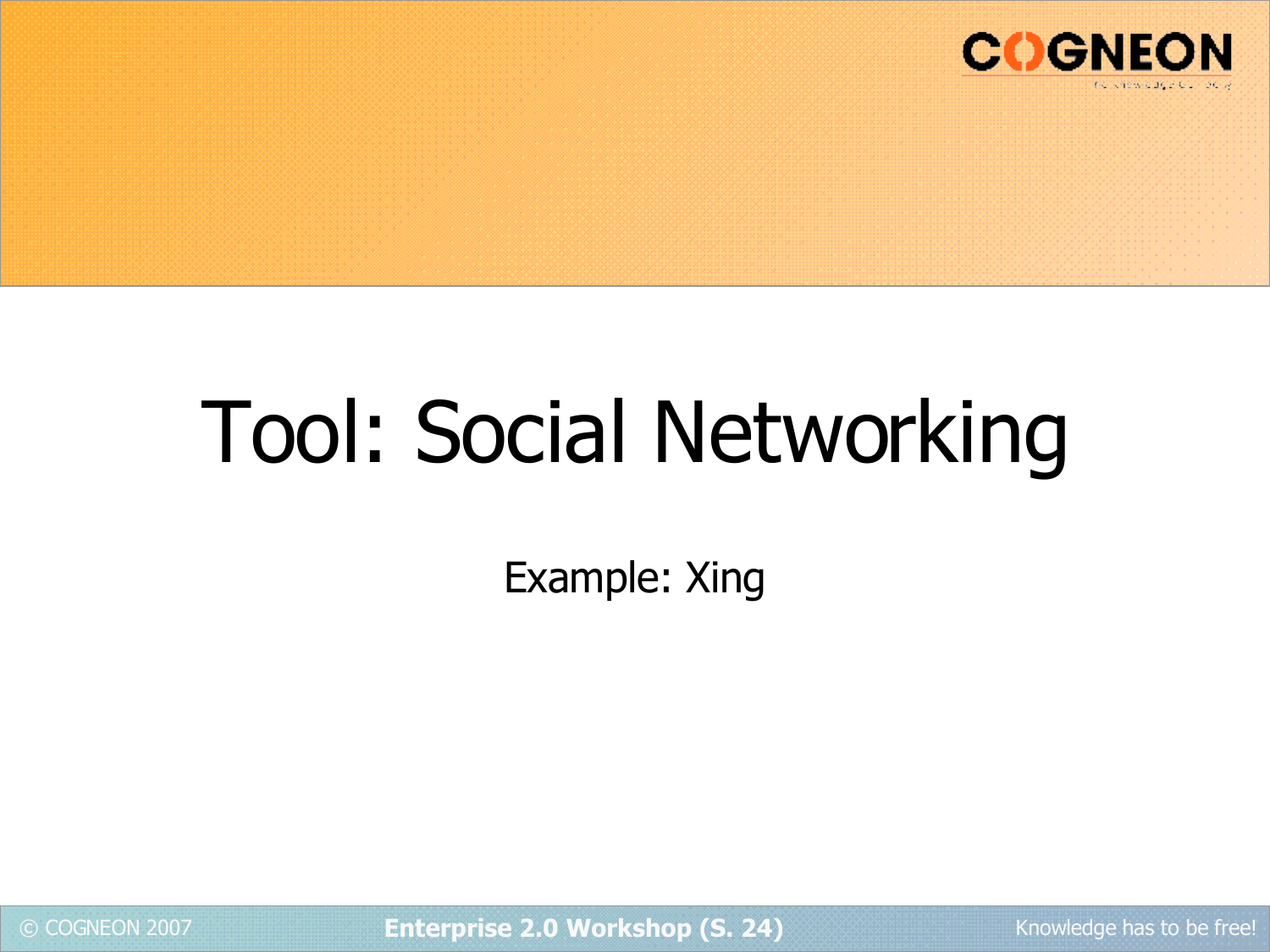## Anatomy of a Social Networking Tool



### © COGNEON 2007 **Enterprise 2.0 Workshop (S. 25)** Knowledge has to be free!

**COGNEON**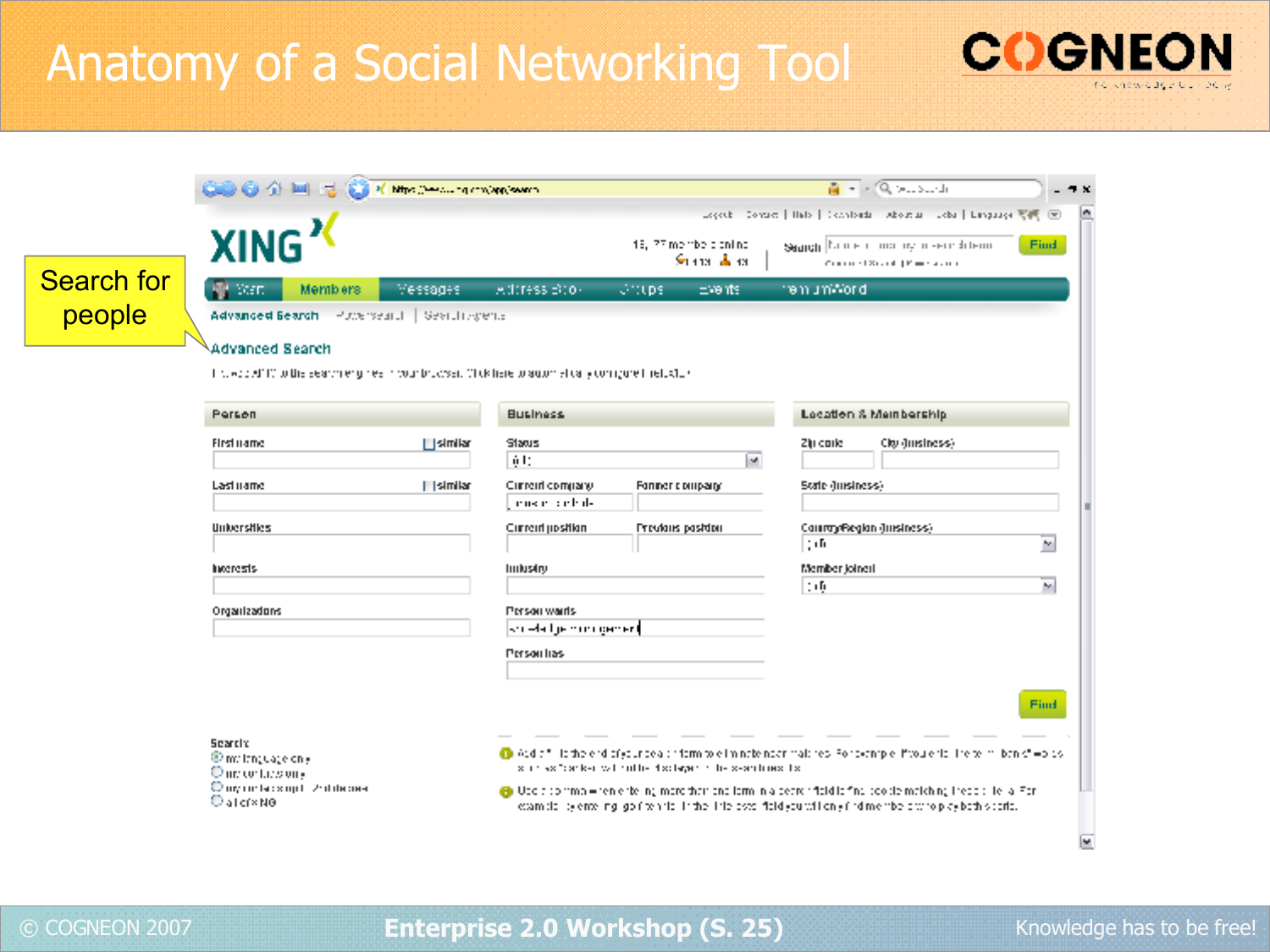## Anatomy of a Social Networking Tool



|                     | COOK OF A REAL EXPLANATION CONTRIGHT |                                                                                                                                                                                                                                       |                                                                                                                                       | $\overline{\mathbf{a}}$ = $\mathbf{a}$ ( $\overline{\mathbf{a}}$ but such                                                                      |             |
|---------------------|--------------------------------------|---------------------------------------------------------------------------------------------------------------------------------------------------------------------------------------------------------------------------------------|---------------------------------------------------------------------------------------------------------------------------------------|------------------------------------------------------------------------------------------------------------------------------------------------|-------------|
|                     | XING <sup>1</sup>                    |                                                                                                                                                                                                                                       | "Distance" to                                                                                                                         | Legech Contact   Halp   Constants   About as   Language 関係   回<br><b>Narch</b> Daniel China by insert differing<br>Control Stand (Figure 2010) | <b>Find</b> |
|                     | <b>Start</b>                         | Address 500<br>Members<br>Messages                                                                                                                                                                                                    | that person                                                                                                                           | emum Mord                                                                                                                                      |             |
|                     | Your connection to Linda Gilfert     | Advanced Gearch   Rulearsearch   Dearch Agents                                                                                                                                                                                        |                                                                                                                                       | Show a licensed or similar da 3 feb                                                                                                            |             |
|                     | Sanon Vixtkert<br>Obginbor GiribH    | Carsten Gerslausch-<br>Lorrison Controls<br>Automotive                                                                                                                                                                                |                                                                                                                                       | Links Gilteri<br>London Controls                                                                                                               |             |
| <b>Standardized</b> |                                      | <b>Linda Gilfert</b><br>PODSKI Red Eqgress - Eqg.Dps shous<br>6. Systems<br>Julianovica (Combination)<br>600-lead to distributed Communi-                                                                                             | Oidlans<br><sup>e</sup> da addiae contacti<br>ED Bendmedsage<br>dia mentas<br>41<br>Bookma -<br><sup>®</sup> Dot–Instian<br>s⊋ ⊹г–пля | Mento:<br><b>Possibilities</b><br>to contact<br>that person                                                                                    |             |
| <b>Profiles</b>     | district<br><b>Filmanio</b>          | $1 - 1 - 1$<br>$P = 1 - 11 - 11$<br>Printle: telenx                                                                                                                                                                                   | Frin-x in F                                                                                                                           | Truster Gill en l'or edecinduren                                                                                                               |             |
|                     | Status                               | Emathawa                                                                                                                                                                                                                              |                                                                                                                                       | Premium Mender                                                                                                                                 |             |
|                     | <b>Youngs</b>                        | <u>Euro innot embargo, sexoria Otachino, Auturaliousrando Kno-forbe vanagorre il</u><br>Insertex- Contacts, for if there is they as Conedis, Character costs of the cubersity's King                                                  |                                                                                                                                       | vempel of rec: 04:2007<br>5. TRU & 23P                                                                                                         |             |
|                     | Haves                                | PMP Oertfleaden, Proceesu (londept bivilis) Soft eklig. Professionaliom 18 (IFB Oertfflealien)<br><u>A. dift: De Digma, E. r., Training skilla, Enfruataem I.C. fu tallawareness, Manademant A.</u><br>(to ordination) - decripted up |                                                                                                                                       | El estas declo 49<br>axists more 100%                                                                                                          |             |
|                     | Emipany                              | Jurien in the Is thread earling near-<br>Englishe offend & Bistems.                                                                                                                                                                   | TH 11-1<br>$B = CD$                                                                                                                   | Subu bancang terminal da 1 盖                                                                                                                   |             |
|                     | Industry                             | А. Епитем том, так так не, вас вымывается                                                                                                                                                                                             |                                                                                                                                       | Elettro raccontri di<br>$\Box$ In-most of                                                                                                      |             |
|                     | Ргейны спортнее                      | Food Napole Ky-ski, Cemberg Cfic-<br>Harsenardi                                                                                                                                                                                       | (1977) 1797).<br>$B = CD$                                                                                                             | П Чемн                                                                                                                                         |             |

### © COGNEON 2007 **Enterprise 2.0 Workshop (S. 26)** Knowledge has to be free!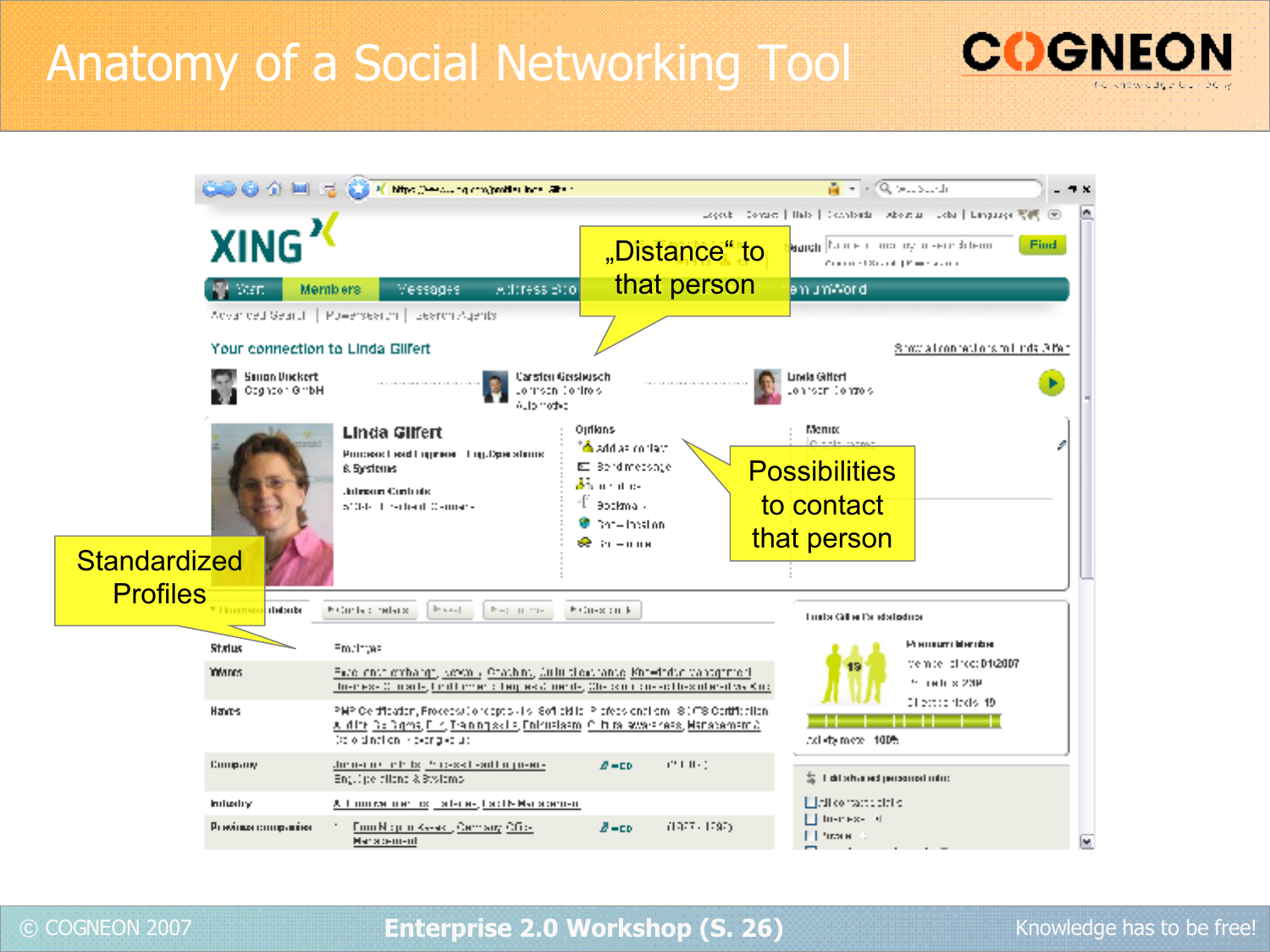

# Tool: RSS, ATOM, Aggregation, Mashups

Example: Netvibes, Weblin

© COGNEON 2007 **Enterprise 2.0 Workshop (S. 27)** Knowledge has to be free!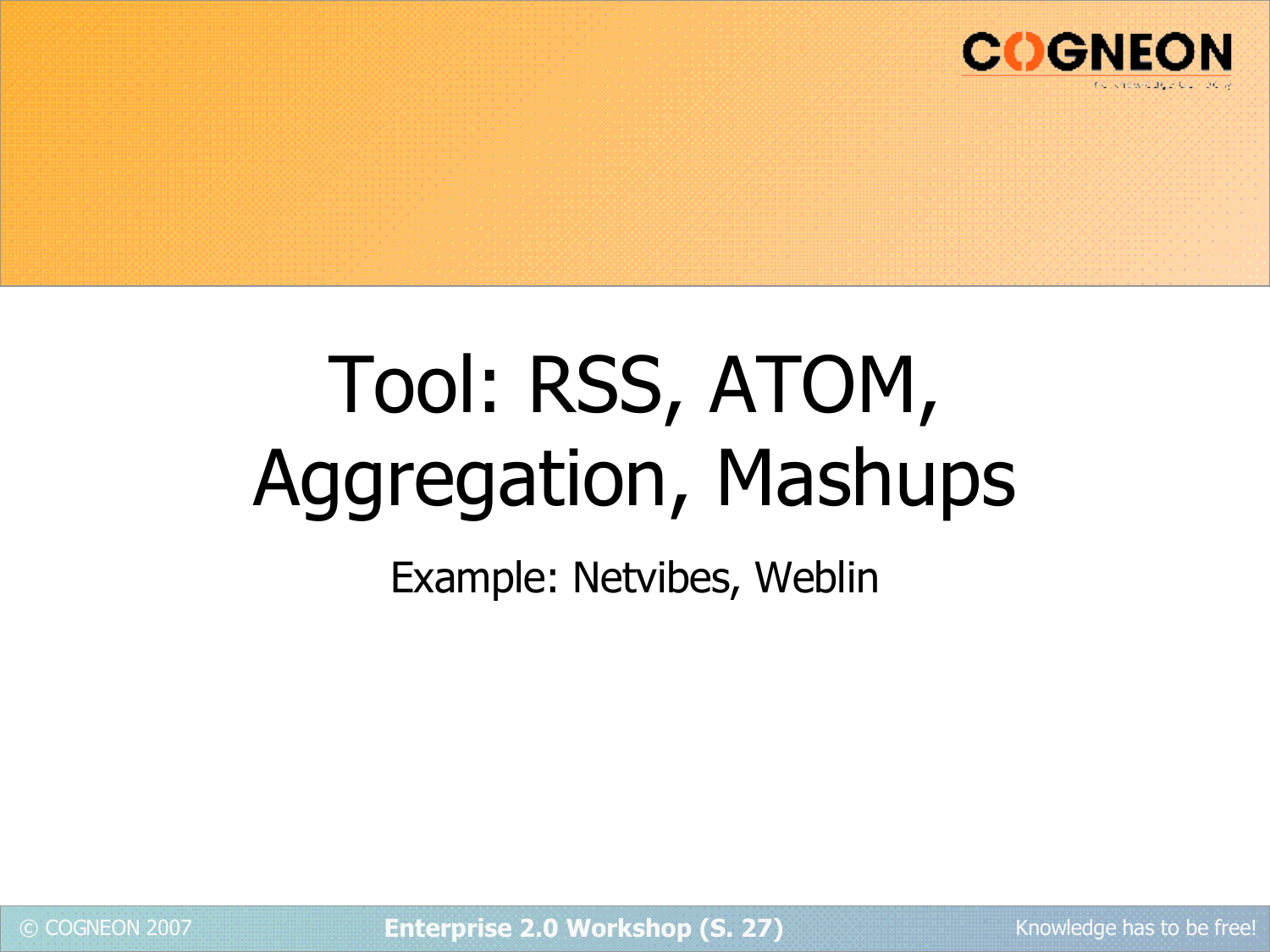### Anatomy of RSS, ATOM, Aggregation, Mashups





### © COGNEON 2007 **Enterprise 2.0 Workshop (S. 28)** Knowledge has to be free!